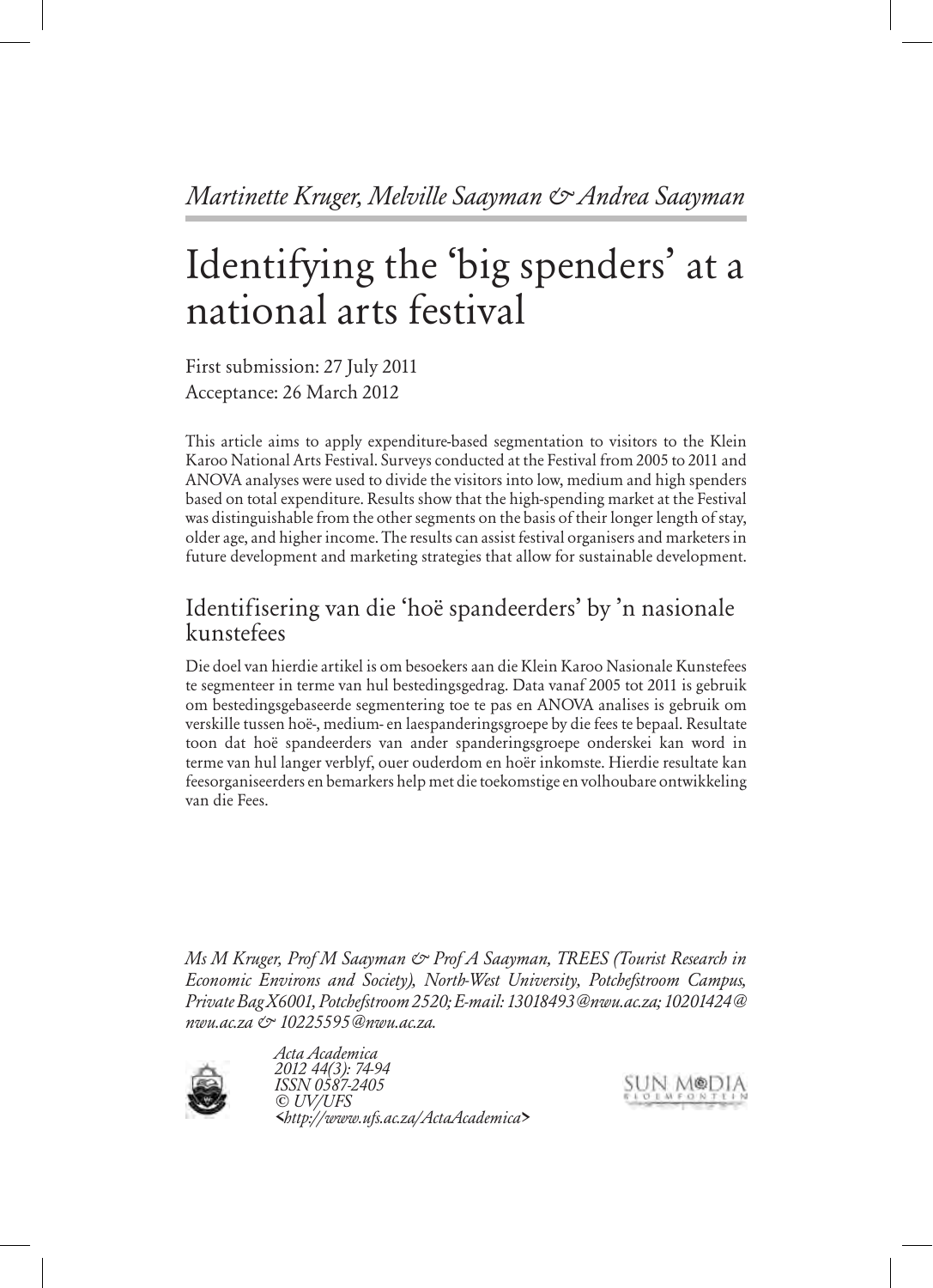The annual Klein Karoo National Arts Festival (KKNK) takes place in Oudtshoorn for eight days during the March/April school holidays. The KKNK is a South African celebration of the arts through the medium of Afrikaans and place in Oudtshoorn for eight days during the March/April of the arts through the medium of Afrikaans and accommodates both visual and performing arts, for example cabaret, music, theatre, classical music, jazz, and light music. Since its modest beginning in 1994, the festival has not only grown to be a household name, but has also become one of the biggest arts festivals in South Africa, attracting over 150.000 visitors and over 1.000 artistes in more than 200 productions and exhibitions (Anon 2007:1, Kitshoff 2004: 240, Van Zyl 2005: 9). The festival has a significant economic impact on the Oudtshoorn community, generating over R95 million in 2011 (Oberholzer *et al* 2011: 77). However, the product life cycle of the festival measured by the ticket sales (*cf* Figure 1) indicates that the KKNK is in the decline phase. The dramatic decline in ticket sales since 2006 has a serious impact on the future profitability and sustainability of the festival (Le Grange 2003: 56). This decline also makes it increasingly difficult to lobby for public funding (Snowball & Willis 2006a: 43 & 2006b: 20). Uys (2003: 13) and Kruger (2009 & 2010) assert that a sustainable marketing strategy is needed to maintain a steady growth rate. The latter added that one of the best ways to secure long-term growth is to understand each tourist (festival) market as an individual group of tourists (visitors). Hence, market segmentation is used to identify the target market and to better understand their needs. It also plays a key role in developing a marketing strategy suitable for the target market. Therefore, for the festival marketers/organisers to determine possible solutions for the above problem and to develop the right marketing strategy, market segmentation is vital to ensure the KKNK's continuous existence and success.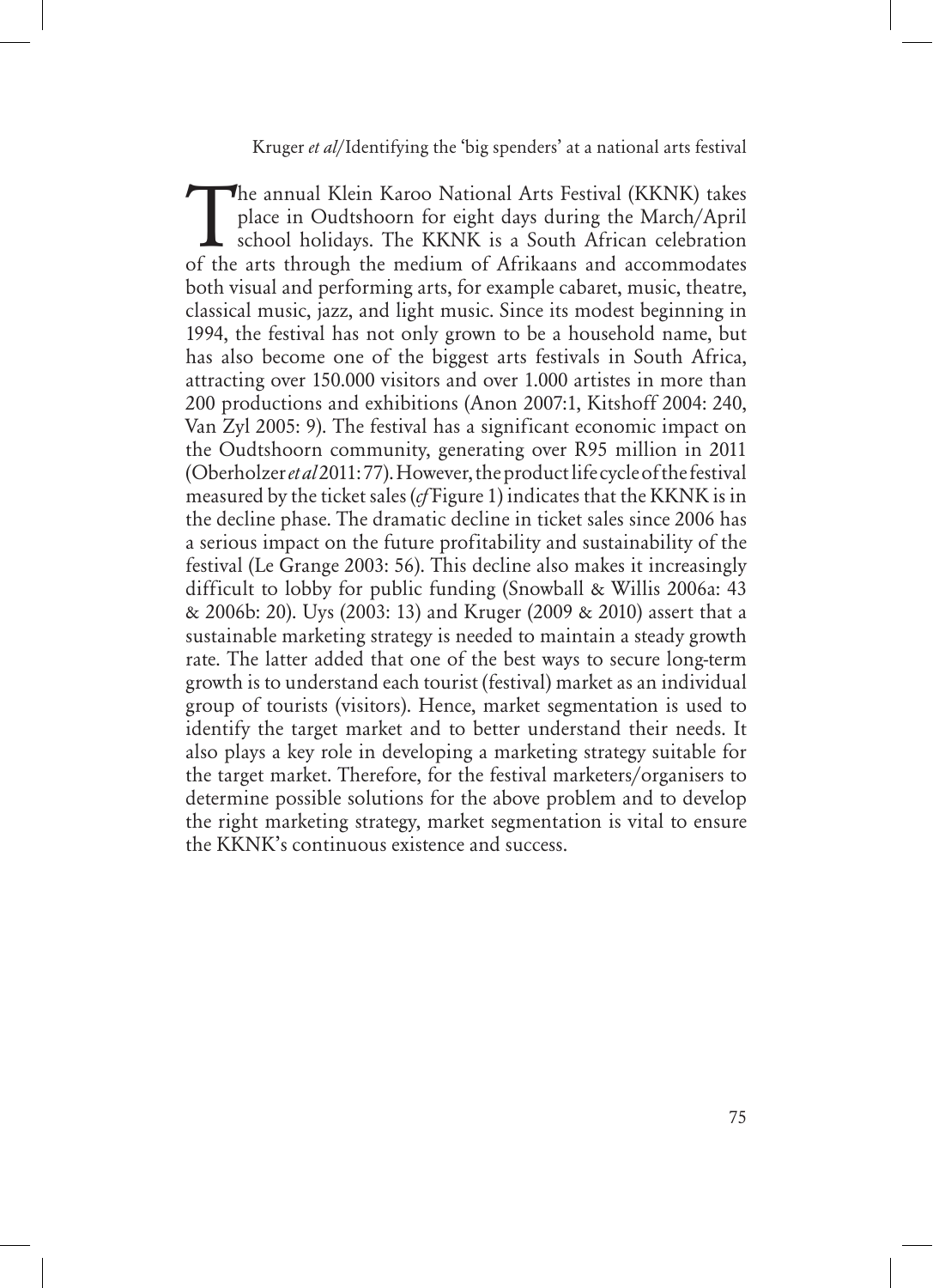

Figure 1: Product life cycle measured in ticket sales

Source: Erasmus *et al* (2010: 36)

Market segmentation is widely regarded as being one of the key elements of modern marketing (Dibb & Simkin 1996: 1). It can be defined as the process of grouping together visitors that share similar needs and buying characteristics. It therefore involves the identification of market segments (the breaking down of the overall market into visitor groups derived from an analysis of visitors' needs and buying characteristics), the prioritising of which segment(s) to target, and the determination of a suitable brand/product positioning for the segment(s) targeted (Andereck & Caldwell 1994: 40, Armstrong & Kotler 2005: 11, Dibb & Simkin 2004: 58).

According to Slabbert (2002: 40), various methods are used for comprehensive market segmentation to understand visitors' needs, motives, and expectations. These include cluster analysis; correspondence analysis; regression analysis; Automatic Interaction (AID) analysis; latent class analysis; judgment-based segmentation, factor and component analysis as well as using expenditure. In tourism, market segmentation is often done through expenditure-based segmentation (dividing visitors into low, medium and high spenders). Saayman *et al* (2008: 18) and Spotts & Mahoney (1991: 27) indicated that expenditure-based segmentation is an effective alternative method of market segmentation. This method provides a complete visitor profile and is used to identify and compare different segments. The results from such segmentation can therefore distinguish the high spenders at the KKNK (who spend more money supporting the festival shows/ productions) from other segments in terms of sociodemographic and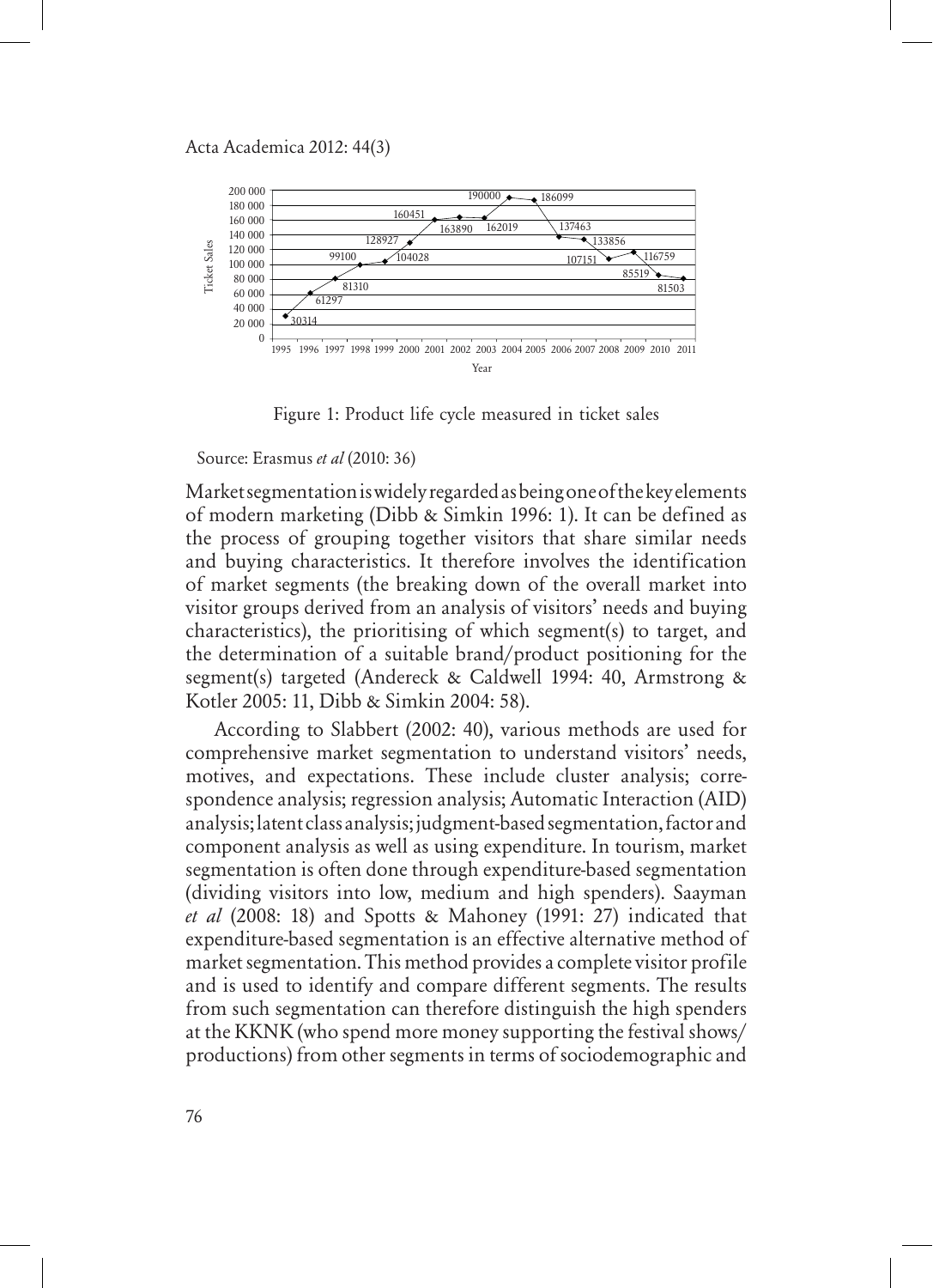behavioural characteristics such as age, group size, length of stay, trip purpose, travel mode and expenditure patterns (Mok & Iverson 2000: 299, Spotts & Mahoney 1991: 24). Since correlations between different determinants can also be made, this information can be used to enhance the economic benefits of the KKNK by increasing visitor spending at the festival.

It is therefore imperative for the KKNK organisers/marketers to identify the needs, motives and expectations of current and potential visitors by means of the process of market segmentation. By knowing the festival visitors' specific needs and motives for attending the festival, the festival product/programme can be designed to meet their needs, encourage visitors to spend more money supporting the festival's shows/productions, and ensure repeat visits (Burke & Resnick 2000: 39, Getz 1997: 272, Kastenholz 2005: 556). This article aims to apply market segmentation of visitors to the KKNK by means of expenditure-based segmentation.

# 1. Contextualising the research

Considering the importance and value of market segmentation through expenditure-based segmentation, segmenting travel markets based on travel expenditures is a useful alternative to the more common approach to segmenting based on travel activity when some type of volume segmentation is desired. It might be more useful to specifically target the high spenders in a region rather than to seek to attract either visitors who will make relatively lengthy stays in the region or visitors who will spend a relatively high percentage of their total trip-nights there (Spotts & Mahoney 1991: 24). The reason for this is that travel marketers seek visitors who will spend money, and not only time, on their tourism products (Mok & Iverson 2000: 299). In addition, Mok & Iverson (2000) and Spotts & Mahoney (1991: 24) applied an expenditure-based technique to categorise spenders into high, medium and low spenders based on their total expenditure. By applying this method, the high spenders were distinguishable from the other segments based on their sociodemographic, behavioural and spending characteristics. These findings were helpful in designing a destination-marketing programme.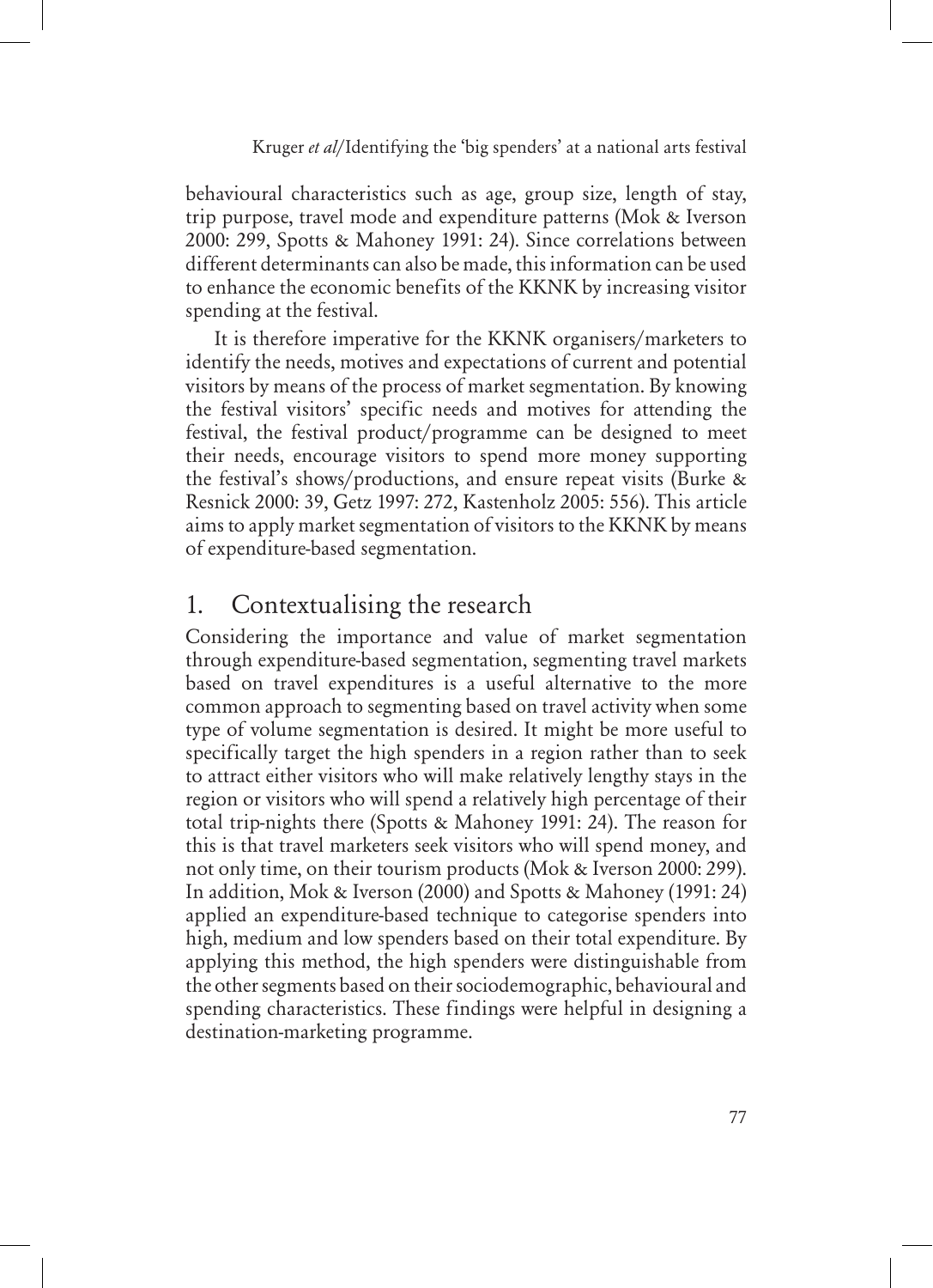Various other benefits can be derived from applying expenditurebased segmentation, in particular for effective marketing. In summary, expenditure-based segmentation can lead to the following: niche marketing; determining the attractiveness and viability of visitor segments; a clear distinction between heavy spenders and heavy users; maximised economic benefits; better aimed/strategic marketing efforts; visitor loyalty coupled with repeat visits, and better understanding and application of behavioural characteristics that influence visitor spending.<sup>1</sup>

Travel expenditure may often be superior to activity measures as a segmentation variable because travel expenditures for a given unit of travel activity can obviously vary significantly from one travelling group to the next (Legoherel 1998: 21, Spotts & Mahoney 1991: 24). Mudambi & Baum (1997: 29) mention that a better understanding of expenditure patterns can help clarify the attractiveness of previously identified visitor segments. According to Thrane (2002: 286), for the festival marketers/organisers, some visitors are more important than others in the sense that they spend more money on accommodation, production/show tickets, and eating and drinking more often in restaurants. Market research by Twedt (1964: 71) and Cook & Mindak (1984: 79) found that many heavy users of consumer products account for a large percentage of sales. Research by Saayman & Saayman (2006: 220) and Thrane (2002: 281) also indicated that the high spenders at a festival are more likely to stay longer and buy tickets supporting the festival productions than those not interested and that, consequently, their overall personal expenditure during the festival will be greater. This results in a greater economic impact on the host community.

Attracting high spenders instead of crowds is thus desirable not only from an economic, but also from an environmental point of view. The overcrowding associated with the festival may be avoided by attracting high spenders who buy tickets for the festival shows/ productions (Saayman & Saayman 2006: 219 & 2005: 582). The success of the festival should therefore be judged on the income derived and the benefits that accrue to the community rather than on the number of visitors (Saayman & Saayman 2006: 220). According to Kruger

<sup>1</sup> *Cf* Wilton & Nickerson 2006: 21, Thrane 2002: 286, Woodside Cook & Mindak 1987: 10, Mok & Iverson 2000: 304.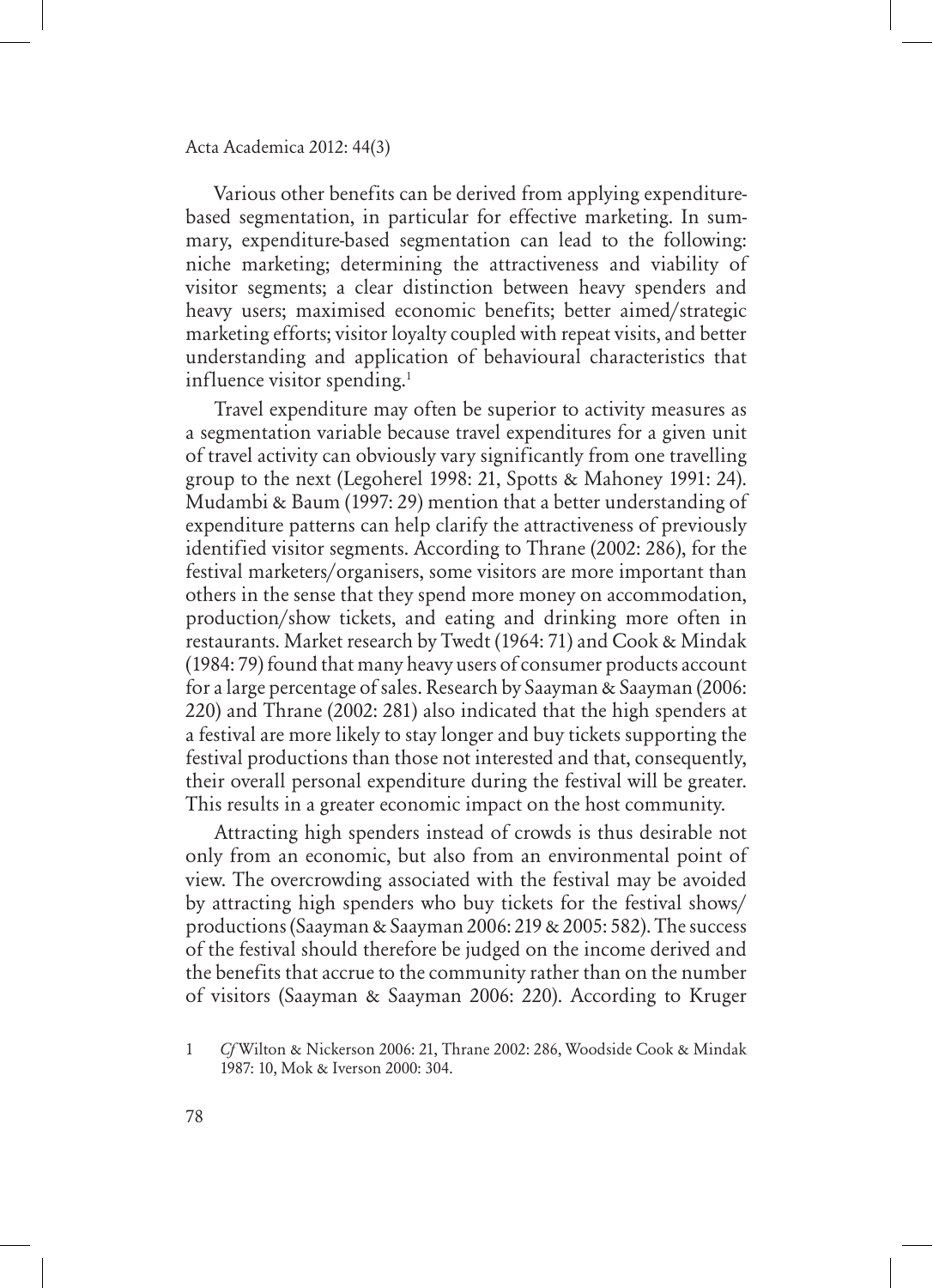(2009: 3), in order to sustain the nature of an arts festival such as the KKNK, it is important to identify and attract the visitors who attend ticketed shows/productions. The reason being that, according to research, visitors attending festival shows/productions stay longer and spend more than those not interested and, therefore, their overall personal expenditure during the festival is greater.2 This, in turn, results in a greater economic impact of the festival (Gokovali *et al* 2007: 737, Kastenholz 2005: 556). It thus seems logical to emphasise meeting the needs and preferences of the high spenders and ticket-purchasing visitors, as it appears to be instrumental for successful marketing (Spotts & Mahoney 1991: 24). Therefore, a reasonable marketing strategy for the KKNK would be to attract more high spenders, who buy tickets supporting the festival's shows/productions, as opposed to low spenders. To do so, however, the exact profile characteristics of the high spenders at the festival must be identified by means of expenditure-based segmentation.

In their study of visitor spending at the Salford Quays (UK), Craggs & Schofield (2006) distinguished between heavy, medium, light and no expenditure segments and concluded that there is a wide range of sociodemographic and behavioural determinants that influence visitor expenditure. Results from studies showed that the following characteristics distinguished the high spenders from the medium and low segments:3 older;4 better educated (Pizam & Reichel 1979, Woodside *et al* 1987: 11, Snowball & Willis 2006b: 29; earn more;5

<sup>2</sup> *Cf* Thrane 2002: 281, Saayman & Saayman 2006: 220, Kruger *et al* 2009, Kruger M, M Saayman & S Ellis (2009). Travel motives as a method of market segmentation of visitors to the Aardklop National Arts Festival. *Journal of Travel and Tourism Marketing* [in press].

<sup>3</sup> *Cf* Mok & Iverson 2000, Saayman & Saayman 2006, Saayman *et al* 2007, Spots & Mahoney 1991, Pizam & Reichel 1979, Snowball & Willis 2006b, Mehmetoglu 2007, Pouta *et al* 2006, Perez & Sampol 2000, Mak *et al* 1977, Woodside *et al* 1987, Thrane 2002.

<sup>4</sup> *Cf* Kruger 2010, Mak *et al* 1977, Perez & Sampol 2000, Saayman & Saayman 2006: 217, Saayman *et al* 2009, Kastenholz 2005: 563, Kruger 2009, Thrane 2002:284.

<sup>5</sup> *Cf* Saayman & Saayman 2006: 220, Thrane 2002: 285, Woodside *et al* 1987:11, Snowball & Willis 2006b: 29, Kruger 2010: 50).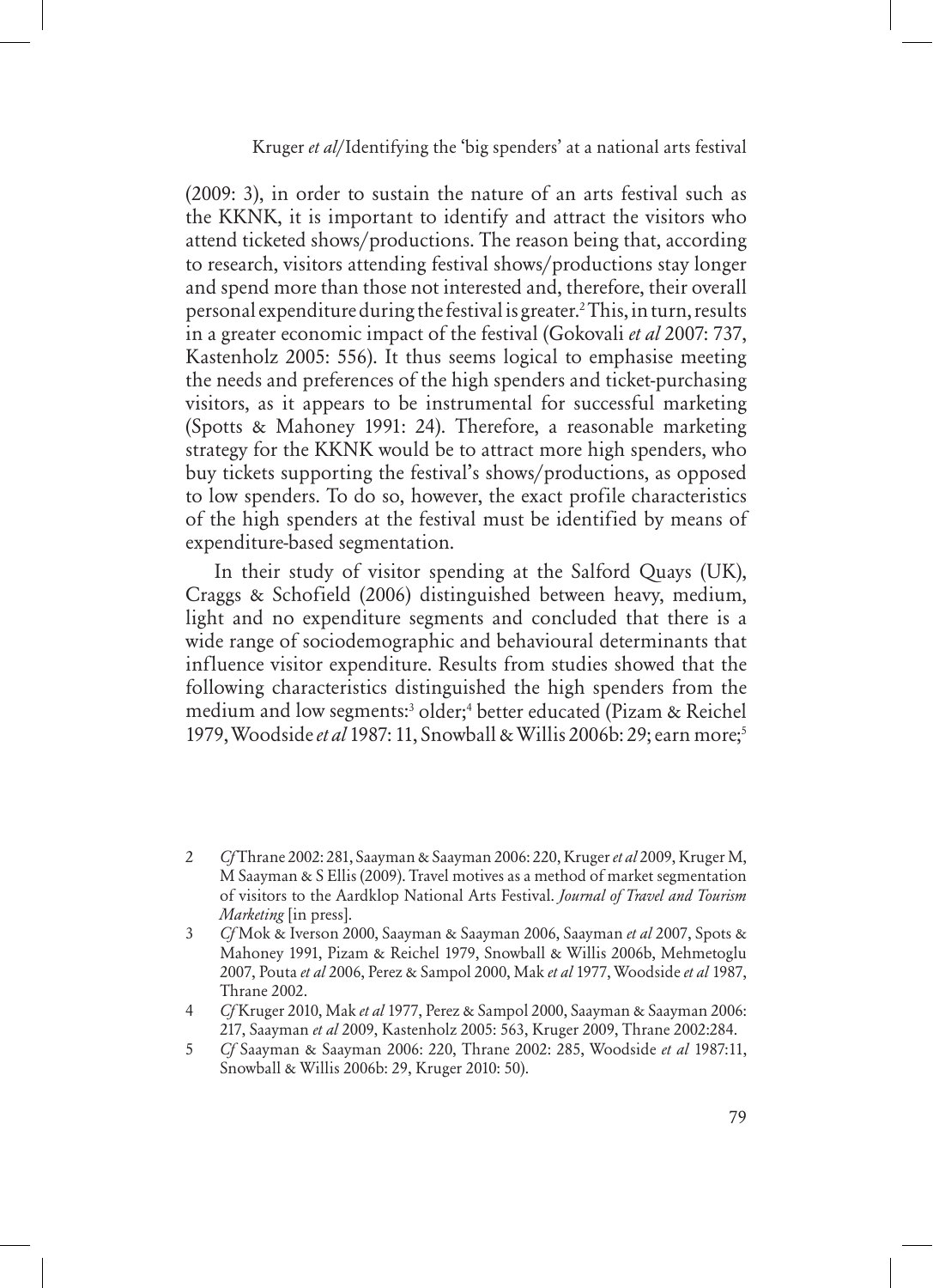stay longer;6 travel longer distances;7 smaller groups (Mok & Iverson 2000: 303-5, Saayman & Saayman 2006: 220, Kruger 2010: 50) while Saayman *et al* (2007: 17) and Spotts & Mahoney (1991: 24) revealed the exact opposite and concluded that high spenders tend to travel in larger groups; travel for purpose to attend festival/enjoy destination (Saayman & Saayman 2006: 220, Mehmetoglu 2007: 213, Kruger 2010: 50), and prefer drama or dance theatre at arts festivals (Saayman *et al* 2009, Kruger 2009).

Based on the above, it could be stated that expenditurebased segmentation can assist the KKNK marketers/organisers to differentiate between the high spenders and determine the viability of targeting this market. Findings will further suggest how the festival's appeal to heavy spenders could be maximised, and how its existing market of heavy spenders could be encouraged to stay longer, buy more tickets for shows/productions and return in the future.

# 2. Methodology

Data from the surveys carried out from 2005 to 2011 during the Klein Karoo National Arts Festival in Oudtshoorn were used for the purpose of this study.

# 2.1 The questionnaire

The questionnaire used to survey the visitors to the KKNK remained similar throughout the period (2005-2011) of data collection. Ten questions were asked to collect sociodemographic information about the visitors, followed by an additional ten questions specifically targeting the festival programme, type of productions and perceived level of services. Basic demographic questions included gender, age, occupation, and language. Other key questions asked in the survey included the length of stay at the festival, the number of show/ production tickets bought, the number of people for whom the respondent is paying the size of the travel group, and the expenditure

<sup>6</sup> *Cf* Thrane 2002: 285, Mok & Iverson 2000: 303-5, Spotts & Mahoney 1991: 24, Mehmetoglu 2007: 213, Downward & Lumsdon 2004: 415, Saayman & Saayman 2006: 220.

<sup>7</sup> *Cf* Saayman *et al* 2007: 17, Pouta *et al* 2006: 132, Cannon & Ford 2002: 263, Lee 2001: 659.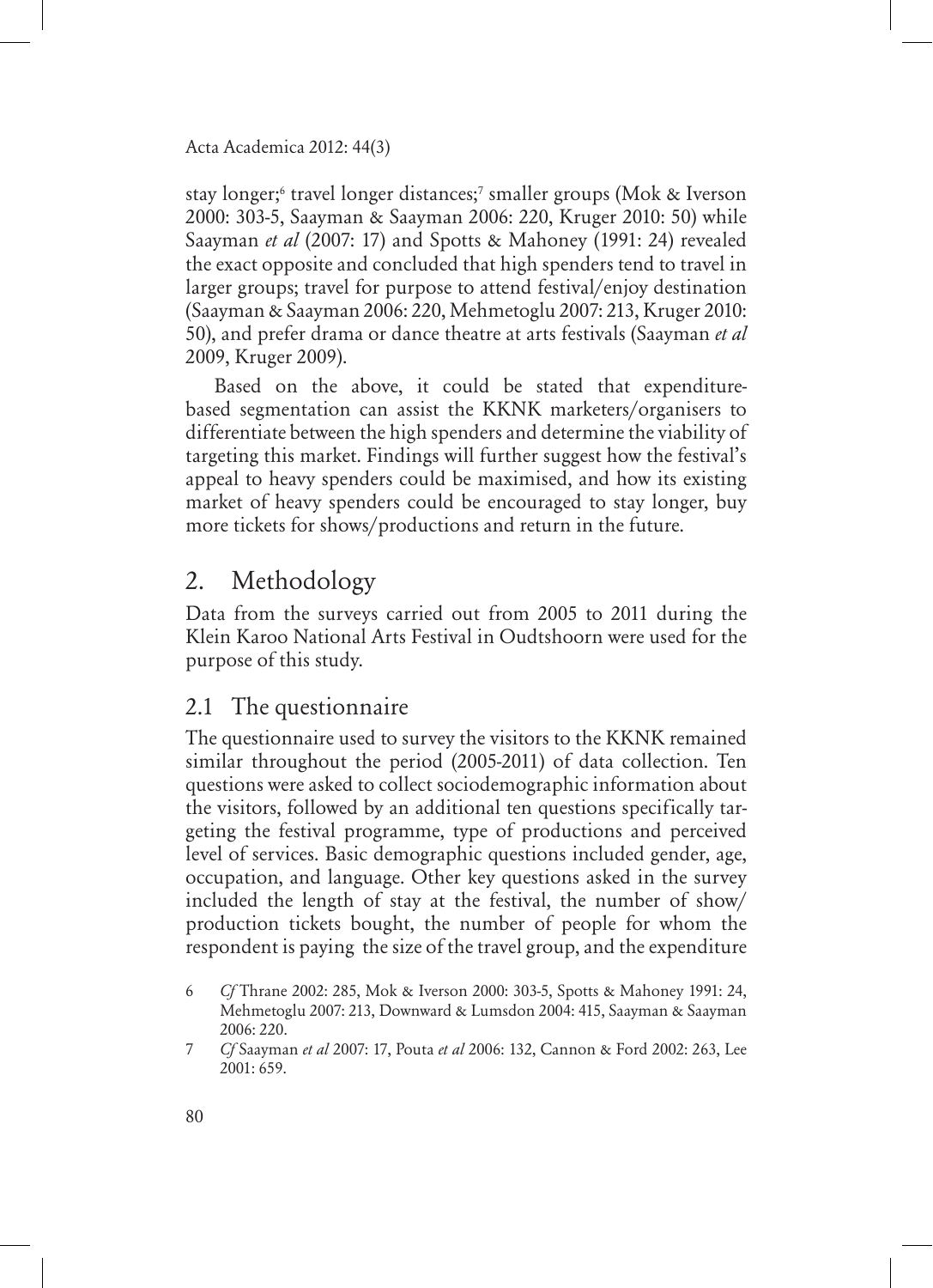of visitors on different spending components. The questions relating to spending were detailed by spending category, including accommodation, shows, food and beverages, shopping, recreation, and transport. Due to the sensitive nature of the question, household income was not asked in the questionnaire. To account for household income, the occupation of visitors was classified into high-, mediumand low-income jobs, and this can be viewed as a weak proxy for income.

Most questions have an assigned number to the chosen answer, which is then used in the analysis. The dependent variable is spending per person, which was calculated by adding the spending of the respondent on the various components asked, and subtracting transport costs to the festival from the value obtained, since the inclusion of transport costs would automatically cause a bias for visitors from beyond Oudtshoorn. This gave total spending excluding transport, which was then divided by the number of people for whom the respondent was paying in the trip, to give spending per person over the duration of the time respondents spent at the festival. Some clarifications on the "province" and "occupation" variables might be necessary. Other provinces were distinguished from Gauteng and the Western Cape, since the majority of visitors to the festival originate from these provinces. Other provinces can therefore be used to determine the significance of both Gauteng and the Western Cape in the analysis. Occupation is divided into three categories based on the level of perceived income to account for the influence of discretionary disposable income on spending.

### 2.2 The samples

The surveys were conducted annually during the festival in Oudtshoorn in the March/April school holidays. Table 1 lists the sample sizes for each year. It is evident that the sample size has increased significantly over the past years. These surveys consisted of a personal face-to-face interview (explaining the purpose of the survey) and a self-administered questionnaire. Trained fieldworkers carried out the personal interviews according to an intercept approach, distributing the questionnaires at the end of the personal interviews. The interviews took place at several locations throughout the city of Oudtshoorn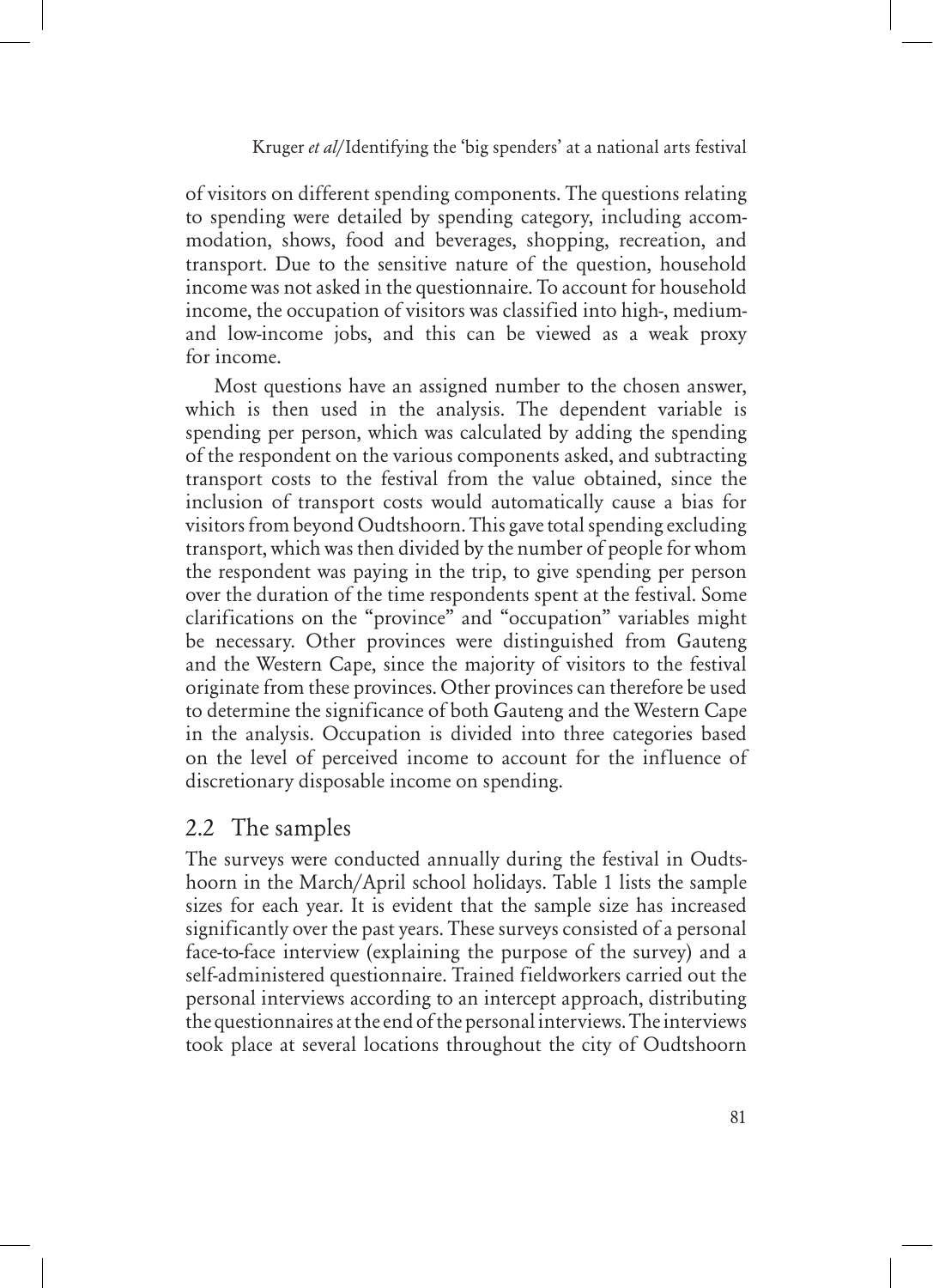to limit bias towards certain visitors. However, they were generally conducted in the concert areas/show venues and in the closed streets where festival visitors gathered between the various shows. Adult visitors were randomly selected as they entered or departed from these areas and when they were sitting down and relaxing at the various venues.

| Date                                        | 2005<br>$25 - 28$<br>March | 2006<br>30 March-<br>8 April | 2007<br>30 March-<br>8 April | 2008<br>$2 - 27$<br>March | 2009<br>30 March-<br>8 April | 2010<br>30 March-<br>8 April | 2011<br>30 March-<br>8 April |
|---------------------------------------------|----------------------------|------------------------------|------------------------------|---------------------------|------------------------------|------------------------------|------------------------------|
| Amount<br>of visitor<br>question-<br>naires | 400                        | 452                          | 512                          | 608                       | 555                          | 481                          | 480                          |
| Adjusted<br>sample                          | 369                        | 440                          | 476                          | 555                       | 508                          | 473                          | 453                          |

Table 1: Questionnaires compiled during KKNK – 2005-2011

Only questionnaires that had complete spending information and indicated the number of people in the travel party could be used in the final analysis. This caused a slight decline in the final samples (N = 3274) (*cf* Table 1). While there are also missing values in the other questionnaires, as many questionnaires as possible were included in the analysis.

# 2.3 Statistical analysis

First, for the purpose of expenditure-based segmentation, spending segments must be created. On the basis of previous research, three expenditure segments were created, namely high-, medium- and lowspending segments.<sup>8</sup> In order to create the high, medium, and low expenditure groups, the usable responses were divided into three equal groups for each of the seven years. As mentioned earlier, expenditure per person per trip was calculated after subtracting travel expenses, since this might cause biased results; this variable derived from the data was used to create the three expenditure groups. The first group (low spenders) thus reflects the bottom 33.3% of the sample of every year; the middle group reflects the middle third – 33.4% to 67.7% – of the

<sup>8</sup> *Cf* Craggs & Schofield 2006, Saayman *et al* 2008, Mok & Iverson 2000, Spotts & Mahoney 1991, Woodside *et al* 1987.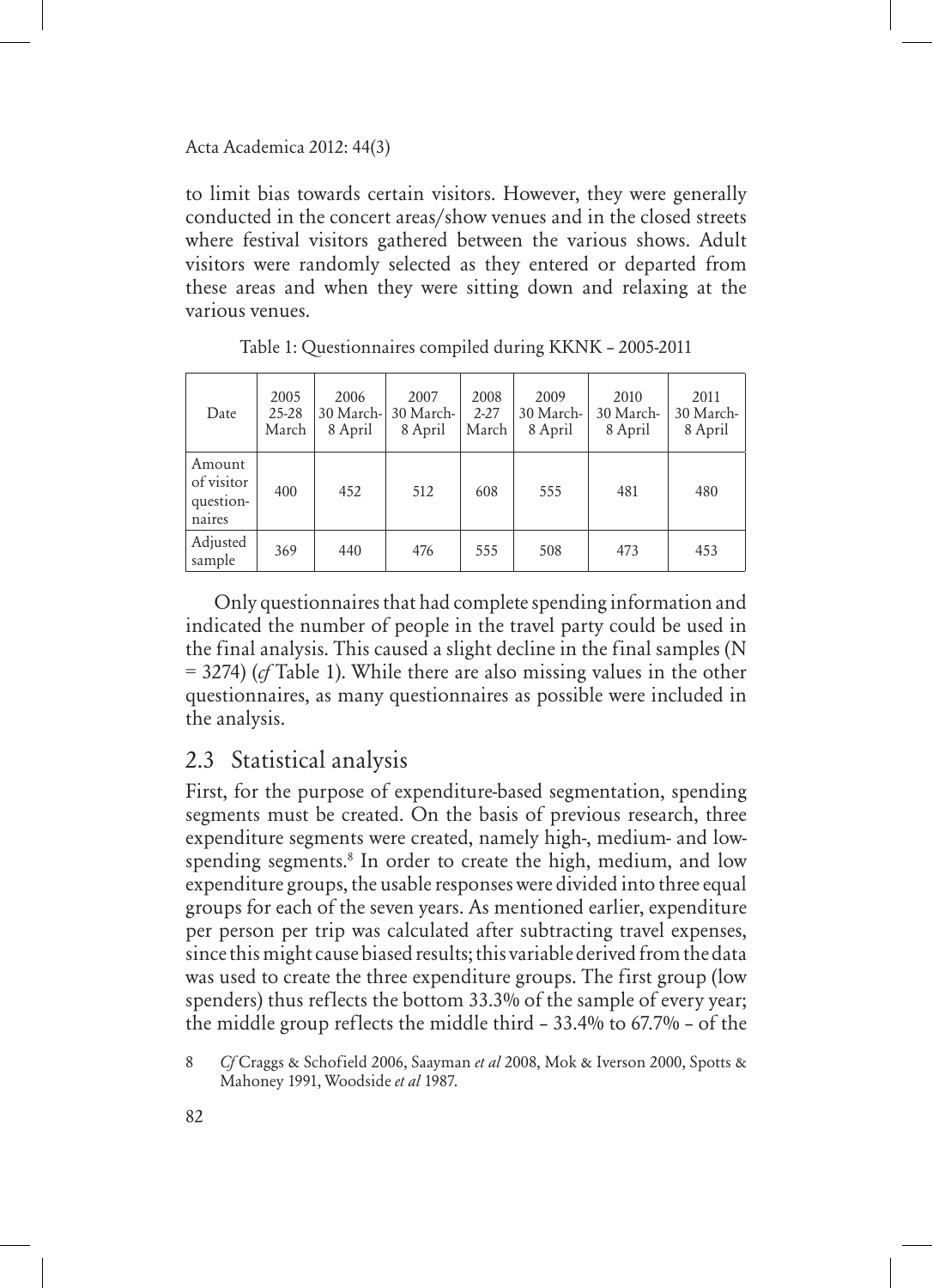spending per person, and the high expenditure group reflects the top 33%. Next, analysis of variance (ANOVA) was carried out to determine whether there are significant differences between the different expenditure groups on the sociodemographic determinants as well as the type of shows/productions. For the purpose of the ANOVAs, all the data was pooled, since the spending was already categorised and all other variables are ordinal in nature, and independent of time. For the purpose of this study, Tukey's HSD test was carried out to compare all the different groups with each other (Field 2005: 354). It is therefore used to determine whether the mean values differ between the high and low, the high and medium and the medium and low expenditure groups at the KKNK. The ANOVA results for the sociodemographic and behavioural determinants will be discussed in the next section. Two-way frequency tables and *chi*-square tests were used to profile the three spending groups demographically. The study used demographic variables (age, gender, home language, province of origin, and type of production/shows attended) as well as behavioural variables (average spending per person, length of stay, number of tickets purchased, and repeat visitation) to examine whether statistically significant differences existed among different groups.

### 2.4 Results

This section discusses the results of the ANOVA as well as the crosstabulations with *chi*-square tests to investigate significant differences.

### 2.4.1 Results from the ANOVA analysis and Tukey's post hoc multiple comparisons

Table 2: ANOVA and Tukey's post hoc multiple comparison results for motivational factors in three spending groups

| Variables                  | Low<br>R366.11       | Medium<br>R1095.29 | High<br>R3707.46  | F ratio | Sig. level  |
|----------------------------|----------------------|--------------------|-------------------|---------|-------------|
| Age                        | $42.44$ <sup>a</sup> | 40.26 <sup>b</sup> | 44.39c            | 19.185  | $\leq 0.05$ |
| Group size                 | 3.56                 | 3.30               | 3.42              | 1.169   | 0.311       |
| People paying for          | 2.61 <sup>a</sup>    | 2.22 <sup>b</sup>  | 1.91c             | 56.174  | < 0.05      |
| Length of stay:            |                      |                    |                   |         |             |
| Number of days at festival | 2.60 <sup>a</sup>    | 3.33 <sup>b</sup>  | 4.50 <sup>c</sup> | 302.981 | $\leq 0.05$ |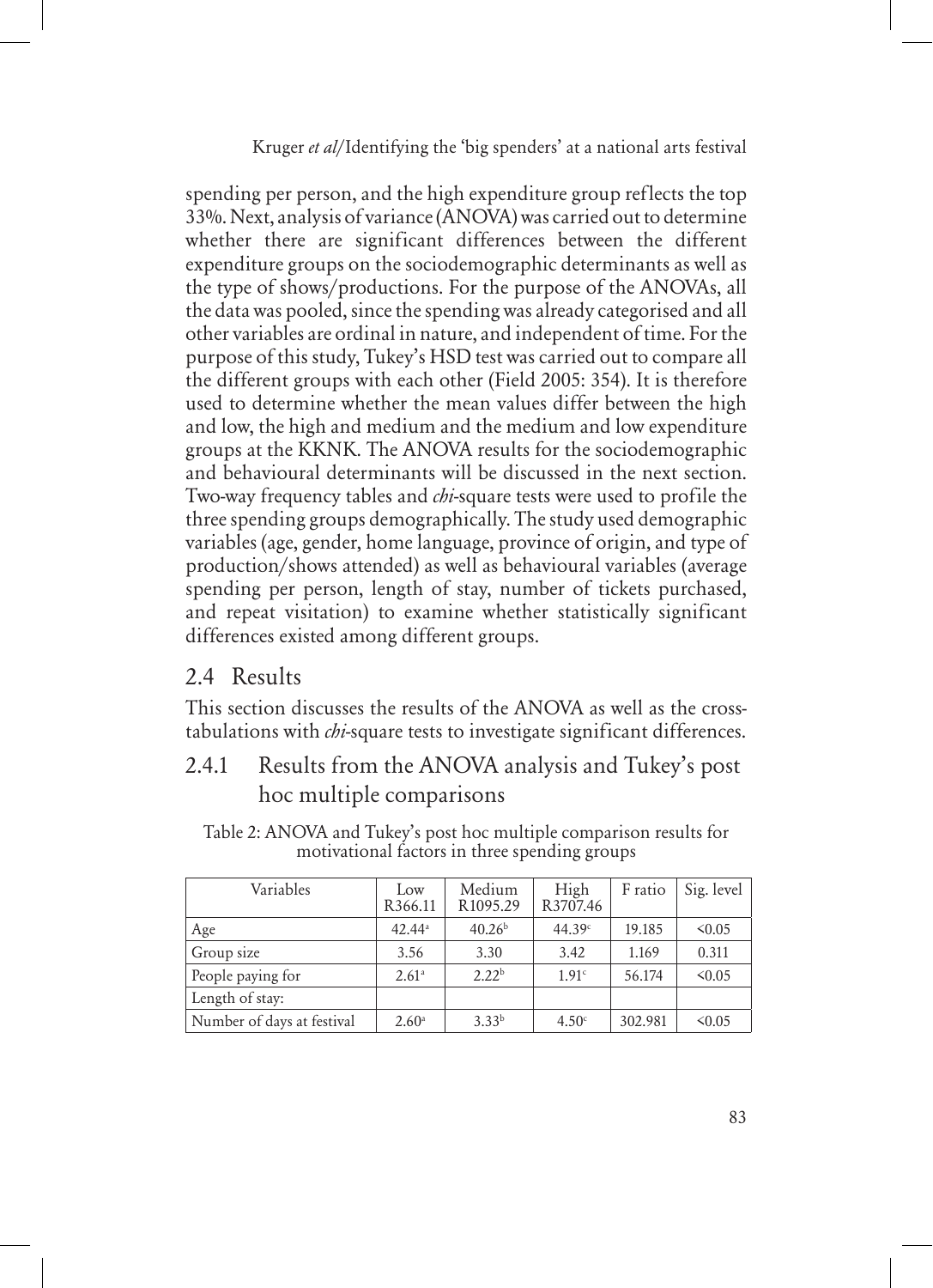| Number of nights in<br>Oudtshoorn | 2.06 <sup>a</sup> | 2.86 <sup>b</sup> | 4.12 <sup>c</sup> | 231.854 | 50.05   |
|-----------------------------------|-------------------|-------------------|-------------------|---------|---------|
| Times previously attended         | 4.64              | 4.34 <sup>a</sup> | 499 <sup>b</sup>  | 7.001   | < 0.001 |
| Number of tickets<br>purchased    | 3.11 <sup>a</sup> | 5.03 <sup>b</sup> | 11.32c            | 106.666 | 50.05   |

\* Statistically significant difference: p ≤ 0.05

<sup>a</sup> Group differs significantly from type (in row) where <sup>b</sup> is indicated

 $\mathrm{c}\,$  Group differs significantly from type (in row) where  $\mathrm{^a}\,$  and  $\mathrm{^b}\,$  are indicated

Table 2 shows that the average age of visitors in the high expenditure category is significantly older than those in the low and medium expenditure groups. The average age also differs significantly between the low and medium spenders. Therefore, older visitors tend to spend more at the KKNK compared to younger visitors. A possible explanation could be that these are loyal visitors in a wellpaid career phase, and thus have the money to spend. Group size ranges between 3.30 and 3.56 people for the different expenditure groups. Yet Tukey's post hoc test indicates that the differences are not significant. With regard to the number of people for whom respondents were financially responsible, it is surprising to note that the low spenders were financially responsible for more people during the festival compared to the medium and high spenders, with the high spenders being financially responsible for the fewest people during the festival. There is a statistically significant difference between all the different expenditure groups regarding length of stay. As expected, high spenders stay longer (an average of five days at the festival and four nights in Oudtshoorn), while visitors in the medium- and lowspending category stay an average of three days and two to three nights in the area. Visitors in the low and medium expenditure group are less likely (when compared to the high expenditure group) to stay more than two to three days at the festival. It is also evident that the high spenders have attended KKNK more times, on average, than the medium spenders. It is not surprising that higher spenders purchase the most tickets (an average of 11 tickets) compared to the low and medium spenders who, respectively, purchase three and five tickets.

### 2.4.2 Cross-tabulations and *chi*-square test results

As indicated in Table 3, most high spenders are represented in the high-spending category while more low and medium spenders fall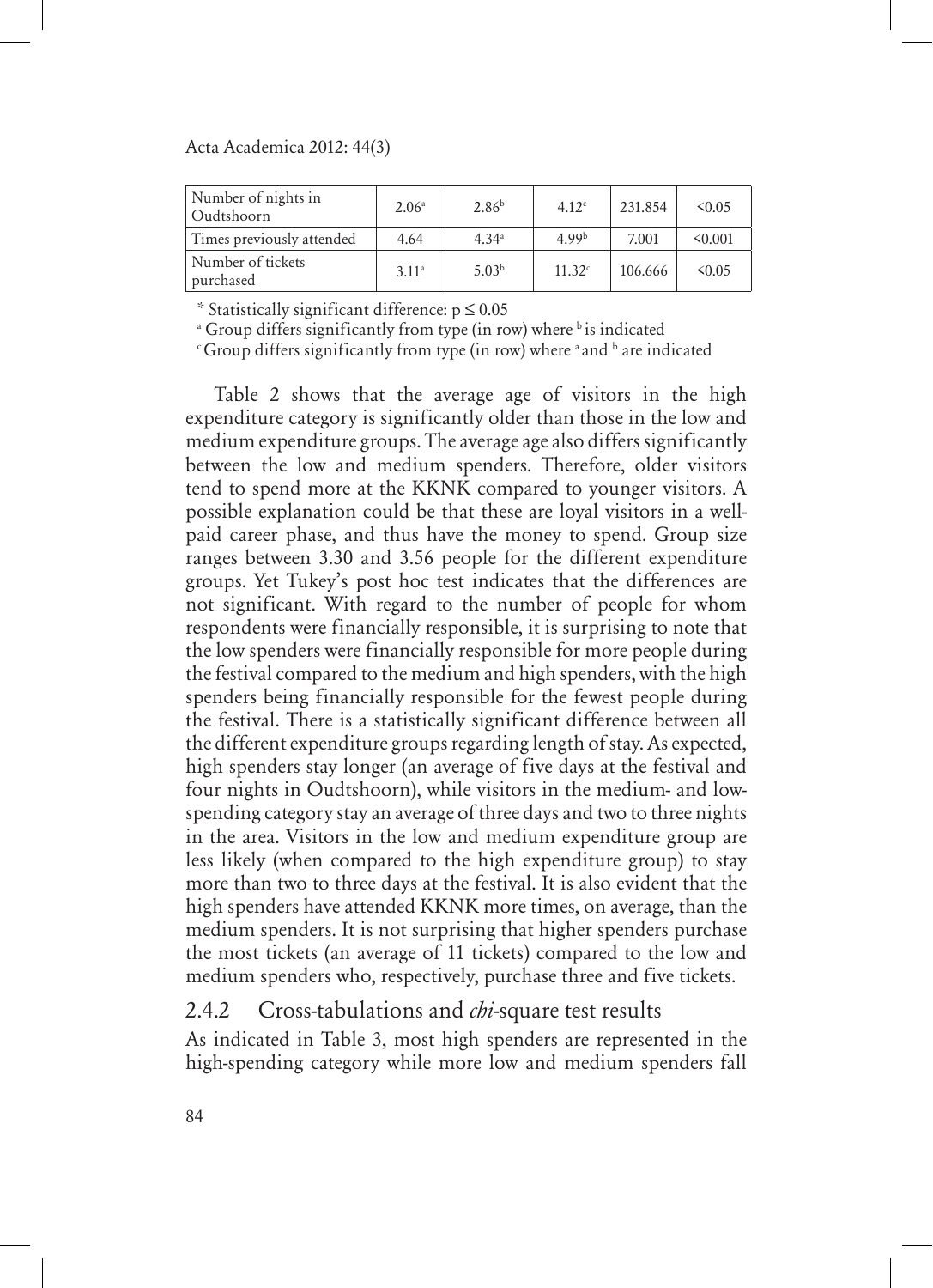in the low-income occupation category. This is expected, since higher discretionary disposable income is positively associated with higher spending on normal goods. Visitors with medium-income occupations are roughly equally distributed between the expenditure groups. For Gauteng, significantly more visitors to the festival are from the high expenditure group compared to the low expenditure group. Visitors from the Western Cape are almost equally represented in all expenditure segments. This could be explained by the fact that visitors from the Western Cape are mostly local residents and day visitors. More visitors from other provinces are in the medium and high expenditure group compared to the low expenditure group.

It is also evident from Table 3 that visitors to the KKNK attend a wide variety of shows/productions showcased at the festival. The most popular shows/productions are drama, music theatre and cabaret, and contemporary music for all the expenditure segments. The highand medium-spending visitors at the festival also mainly prefer these shows/productions and tend to be the main audience at all the shows and productions. Although visitors who fall in the low-spending category also buy tickets for all the types of shows/productions at the festival, they do not distinguish themselves from the other spending categories by attending more of a specific type of show/production than the other expenditure groups. One can thus conclude that low spenders are typically visitors who attend fewer shows/productions while at the KKNK. No significant differences regarding the different expenditure groups were identified for children's theatre.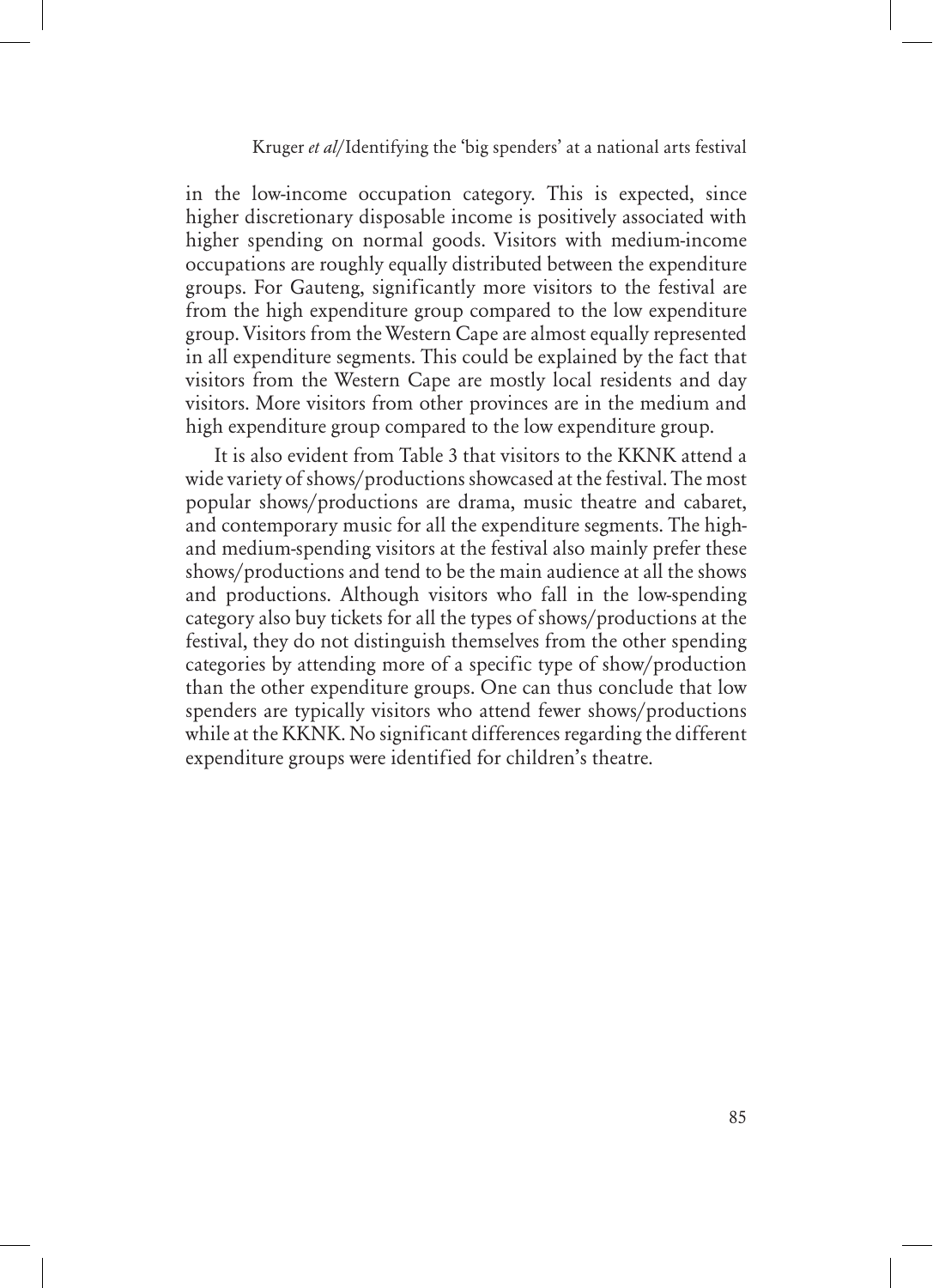| Characteristics                                                                                                         | Spending groups               |                              | Chi-square                    | Df     | Sig. level     | Phi value    |       |
|-------------------------------------------------------------------------------------------------------------------------|-------------------------------|------------------------------|-------------------------------|--------|----------------|--------------|-------|
|                                                                                                                         | Low<br>R366.11                | Medium<br>R1095.29           | High<br>R3707.46              | value  |                |              |       |
| Home language:                                                                                                          |                               |                              |                               |        |                |              |       |
| Afrikaans                                                                                                               | $96\%$                        | 96%                          | 97%                           | 3.812  | $\overline{2}$ | 0.149        | 0.034 |
| Other                                                                                                                   | 40/0                          | 40/0                         | 30/0                          |        |                |              |       |
| Occupation:                                                                                                             |                               |                              |                               |        |                |              |       |
| High-income<br>occupation<br>(professional,<br>management,<br>self-employed)                                            | $Yes=71\%;$<br>$No = 29\%$    | Yes= $69\%$ ;<br>$No = 31\%$ | Yes=77%;<br>$No = 23\%$       | 23.687 | $\overline{2}$ | $50.05*$     | 0.085 |
| Medium-income<br>occupation<br>(technical, sales,<br>farmer, mining,<br>administrative,<br>civil service,<br>education) | $Yes=72\%$ :<br>$No = 28%$    | Yes=75%;<br>$No = 25\%$      | $Yes=74\%;$<br>$No = 26\%$    | 5.529  | $\overline{2}$ | 0.237        | 0.041 |
| Low-income<br>occupation<br>(housewife,<br>pensioner,<br>student,<br>unemployed)                                        | $Yes = 57\%$ :<br>$No = 43\%$ | Yes= $56\%$ ;<br>$No = 44\%$ | $Yes=49\%$ :<br>$No = 51\%$   | 20.009 | $\overline{2}$ | $50.05*$     | 0.078 |
| Province of<br>origin:                                                                                                  | $Yes = 8\%;$                  | $Yes=10\%;$                  | $Yes=16\%;$                   | 32.247 | $\overline{2}$ | $50.05*$     | 0.099 |
| Gauteng                                                                                                                 | $No = 91\%$                   | $No = 90\%$                  | $No = 84\%$                   |        |                |              |       |
| Western Cape                                                                                                            | $Yes = 44\%$ :<br>$No = 56\%$ | $Yes = 32\%$ :<br>No=68%     | $Yes = 32\%$ :<br>$No = 68\%$ | 35.898 | $\overline{2}$ | $\leq 0.05*$ | 0.105 |
| Other                                                                                                                   | $Yes=48\%;$<br>$No = 52\%$    | $Yes = 58\%;$<br>$No=42\%$   | $Yes = 52\%;$<br>$No = 48%$   | 15.142 | $\overline{2}$ | $0.001*$     | 0.068 |

|  |  | Table 3: <i>Chi</i> -square test results of visitor characteristics ( $N = 3274$ ) |  |
|--|--|------------------------------------------------------------------------------------|--|
|  |  |                                                                                    |  |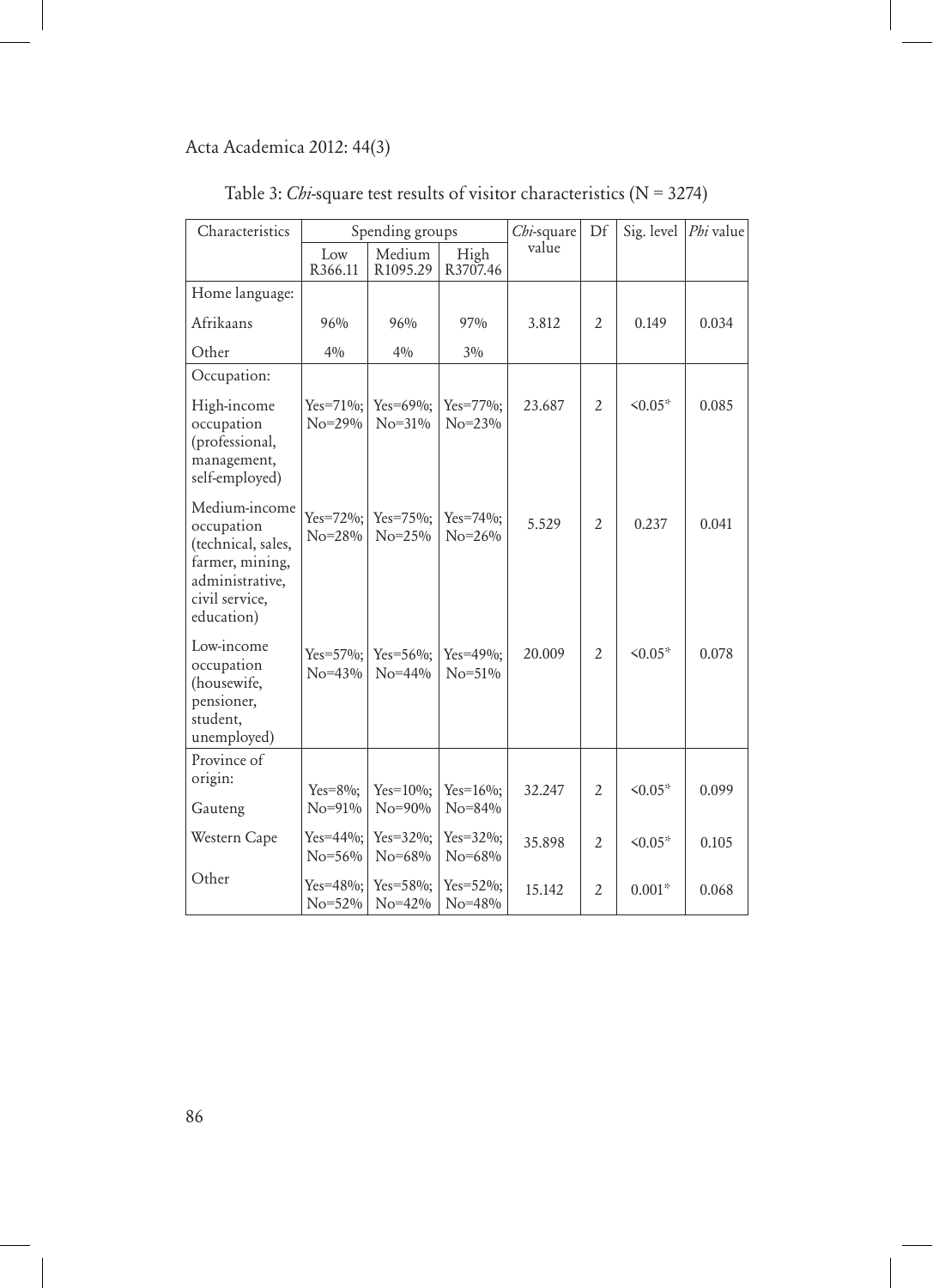| Characteristics                 | Spending groups               |                              | Chi-square                    | Df      | Sig. level     | Phi value     |       |
|---------------------------------|-------------------------------|------------------------------|-------------------------------|---------|----------------|---------------|-------|
|                                 | Low<br>R366.11                | Medium<br>R1095.29           | High<br>R3707.46              | value   |                |               |       |
| Type of<br>production/<br>show: |                               |                              |                               |         |                |               |       |
| Drama                           | $Yes = 23\%$ :<br>$No = 77\%$ | $Yes=47\%;$<br>$No = 53\%$   | $Yes=60\%$ :<br>$No = 40%$    | 316.637 | $\overline{2}$ | $50.05*$      | 0.311 |
| Dance theatre                   | Yes= $6\%$ ;<br>$No = 94\%$   | $Yes=9\%;$<br>$No = 91\%$    | $Yes=11\%;$<br>$No = 89\%$    | 18.917  | $\overline{2}$ | $\leq 0.05*$  | 0.076 |
| Word art and<br>poetry          | $Yes=2\%$ :<br>$No = 98\%$    | $Yes=5\%$ :<br>$No = 95\%$   | $Yes = 8\%$ :<br>$No = 92\%$  | 34.840  | $\overline{2}$ | $50.05*$      | 0.103 |
| Children's<br>theatre           | $Yes=6\%$ :<br>$No = 94\%$    | $Yes=6\%$ :<br>$No = 94\%$   | $Yes=7\%$ :<br>$No = 93\%$    | 0.973   | $\overline{2}$ | 0.615         | 0.017 |
| Theatre<br>discussions          | $Yes=2\%$ :<br>$No = 98\%$    | $Yes=3\%$ :<br>$No = 97\%$   | $Yes=4\%$ :<br>$No = 96%$     | 8.380   | $\overline{2}$ | $0.015*$      | 0.051 |
| Music theatre<br>and cabaret    | $Yes = 22\%;$<br>$No = 78%$   | $Yes=37\%;$<br>$No = 63\%$   | $Yes=39\%;$<br>$No = 61\%$    | 81.001  | $\mathcal{L}$  | $50.05*$      | 0.157 |
| Contemporary<br>music           | $Yes=12\%$ :<br>$No = 88\%$   | $Yes = 24\%$ :<br>$No = 76%$ | $Yes = 27\%$ :<br>$No = 73\%$ | 74.623  | $\overline{2}$ | $50.05*$      | 0.151 |
| Choir and                       | $Yes=4\%$ :<br>$No = 96%$     | $Yes=9\%$ :<br>$No = 91\%$   | $Yes=11\%$ :<br>$No = 89\%$   | 41.686  | $\overline{2}$ | $50.05*$      | 0.113 |
| ensemble<br>Film festival       | $Yes=5\%$ :<br>$No = 95\%$    | $Yes=6\%$ :<br>$No = 94\%$   | $Yes = 8\%$ :<br>$No = 92\%$  | 11.082  | $\overline{2}$ | $\leq 0.004*$ | 0.058 |
| Visual arts and<br>exhibitions  | $Yes=5\%$ :<br>$No = 95\%$    | $Yes=9\%$ :<br>$No = 91\%$   | $Yes=9\%$ :<br>$No = 91\%$    | 13.630  | $\overline{2}$ | $0.001*$      | 0.065 |

Kruger *et al*/Identifying the 'big spenders' at a national arts festival

\* indicates significance at the 5% level

# 3. Findings and implications

The results from this research support Craggs & Schofield (2006), who indicated that a wide range of sociodemographic and behavioural determinants influence visitor expenditure. These determinants can therefore be used to distinguish the three different expenditure groups at the KKNK (*cf* Table 4).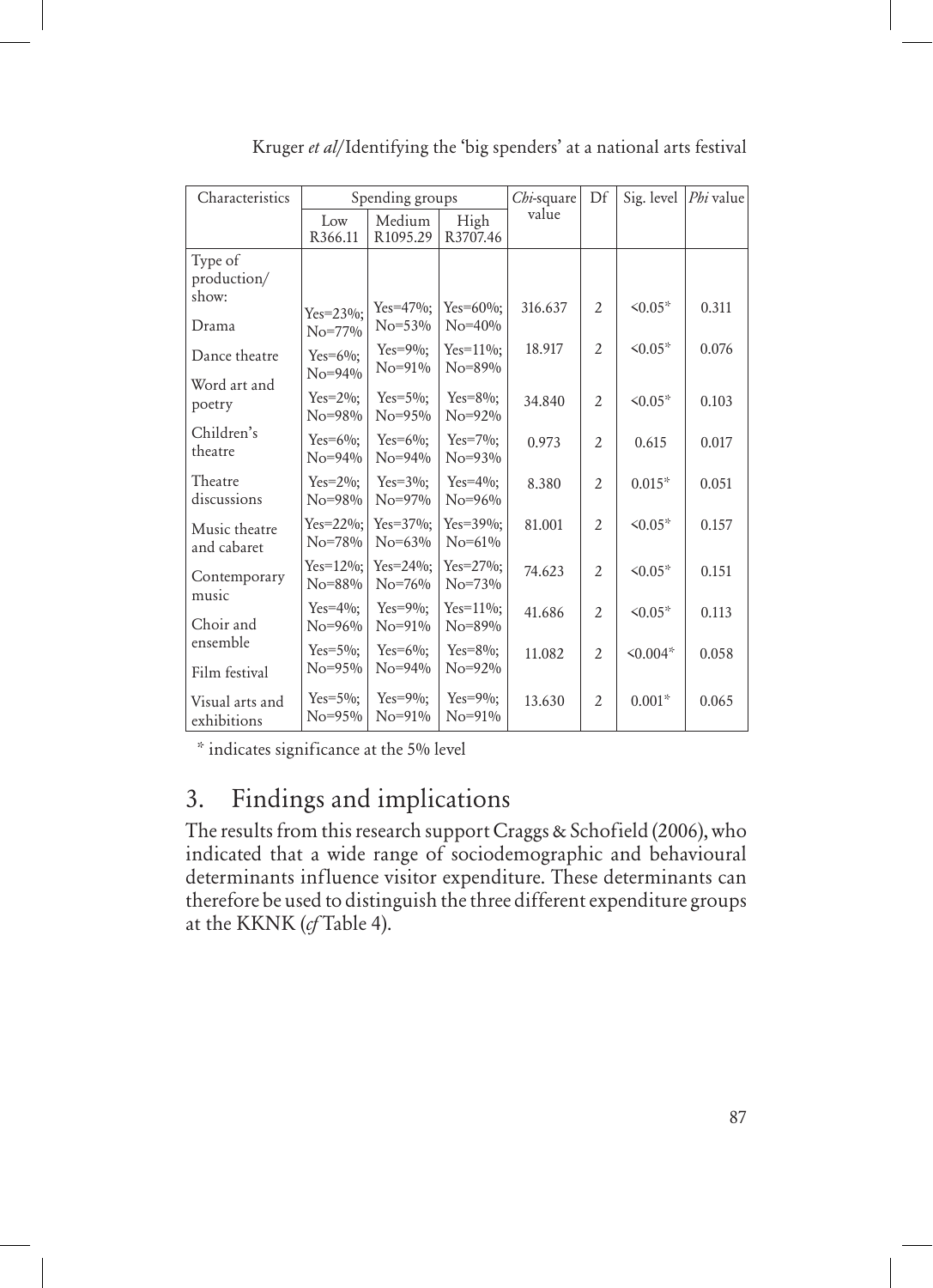| Determinants                  | High                                                                                                                                                     | Medium                                                                   | Low                                                                                                               |
|-------------------------------|----------------------------------------------------------------------------------------------------------------------------------------------------------|--------------------------------------------------------------------------|-------------------------------------------------------------------------------------------------------------------|
| Age                           | 44 years                                                                                                                                                 | 40 years                                                                 | 42 years                                                                                                          |
| Occupation                    | High-income<br>occupation                                                                                                                                | Medium- and low-<br>income occupation                                    | Low-income<br>occupation                                                                                          |
| Province                      | Gauteng and<br>Western Cape                                                                                                                              | Other provinces                                                          | Western Cape and<br>other provinces                                                                               |
| Times previously<br>attended  | 5 times                                                                                                                                                  | 4 times                                                                  | 5 times                                                                                                           |
| Tickets purchased             | 11 tickets                                                                                                                                               | 5 tickets                                                                | 3 tickets                                                                                                         |
| Days (length of stay)         | 4-5 days                                                                                                                                                 | 3 days                                                                   | 2-3 days                                                                                                          |
| Type of shows/<br>productions | Drama, music<br>theatre and cabaret,<br>contemporary<br>music, word art and<br>poetry, classical<br>music and choirs,<br>visual arts, and<br>exhibitions | Drama, classical<br>music and choirs,<br>visual arts, and<br>exhibitions | Attend all type of<br>shows/productions<br>but do not attend<br>more of a specific<br>type of show/<br>production |

Table 4: High, medium and low segments

Based on the results, the following findings were revealed:

- Older visitors tend to spend more at the festival compared to younger visitors. This result supports the findings of other researchers.9
- As expected, higher discretionary disposable income associated with higher income occupation positively influences higher spending at the KKNK. This finding is therefore consistent with other research.10

<sup>9</sup> *Cf* Kruger 2009 & 2010, Mak *et al* 1977, Perez & Sampol 2000, Saayman & Saayman 2006: 217, Saayman *et al* 2009, Kastenholz 2005, Thrane 2002.

<sup>10</sup> *Cf* Saayman & Saayman 2006, Thrane 2002, Woodside *et al* 1987, Pouta *et al* 2006, Snowball & Willis 2006, Kruger 2010, Saayman *et al* 2008.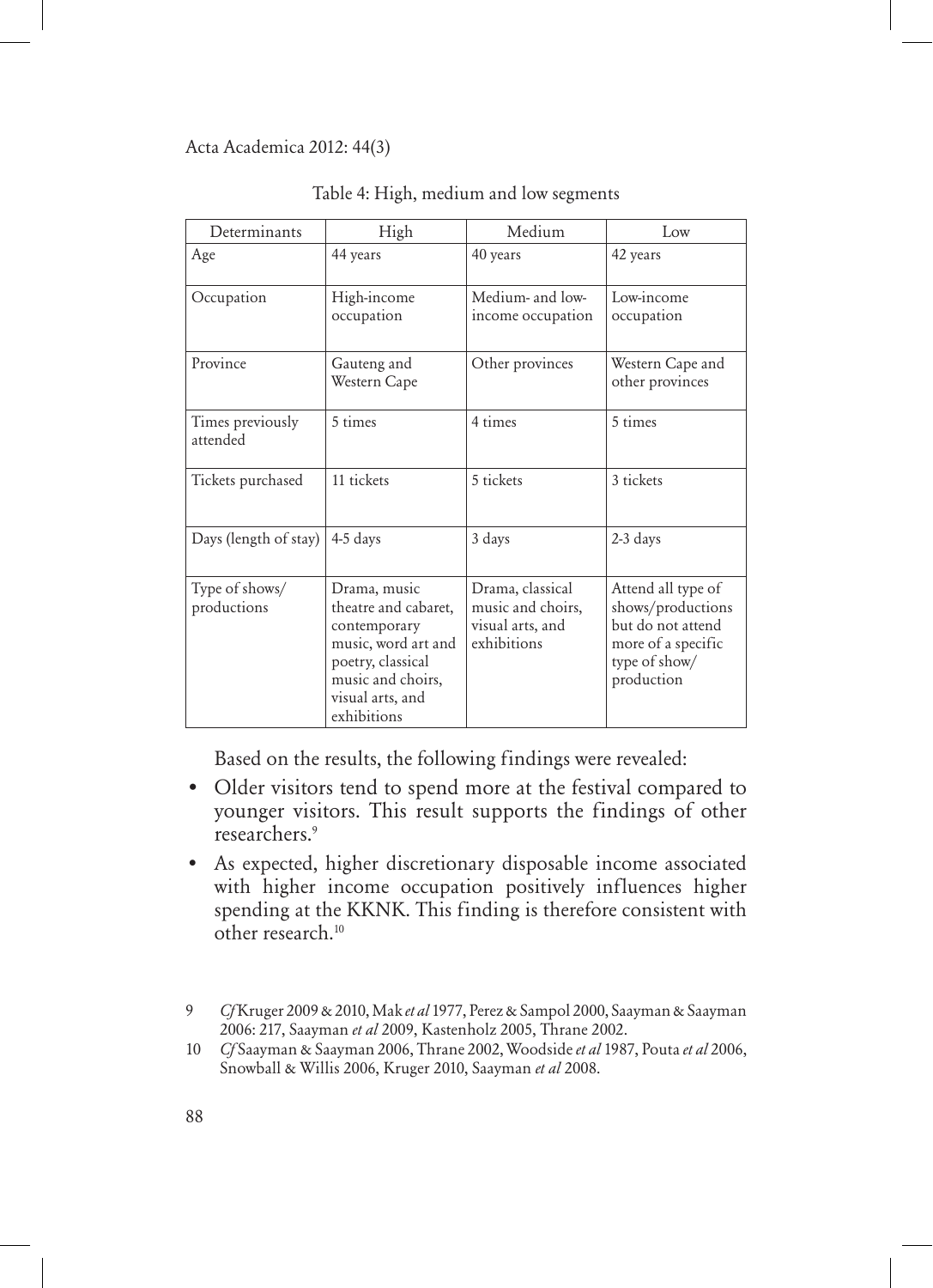- Visitors who travel from Gauteng to the festival also spend more. This is supported by research done by Saayman *et al* (2007) and is not surprising since Gauteng has the highest per capita income in the country. This finding also supports other research in that higher spenders tend to travel further.<sup>11</sup> Visitors from the Western Cape are well-represented in all three spending categories and this could be explained by the fact that these visitors are mainly day visitors or local residents.
- Similar to other research findings, length of stay is positively associated with higher daily expenditure at the festival.<sup>12</sup>
- It is interesting to note that group size was not significant, although researchers such as Spotts & Mahoney (1991) and Downward & Lumsdon (2004) found that larger groups spend more.
- Visitors who attend the KKNK more times tend to be higher spenders; this contradicts the findings by Pouta *et al* (2006) who found that first-time visitors spend more than repeat visitors.
- With regard to the type of shows/productions, it is evident that visitors interested especially in the drama and music theatre and cabaret and contemporary music shows/productions tend to be high spenders at the KKNK. This supports the finding by Kruger (2009) that visitors who attend drama, music theatre and cabaret productions tend to be high spenders at the KKNK. This, however, contradicts the research by Saayman *et al* (2009) who found that visitors who attend more dance items spend more at the Grahamstown National Arts Festival.

These findings suggest some important implications and challenges to the marketers/organisers of the KKNK to attract more high spenders to the festival. First, marketing efforts should be aimed at Gauteng, since the results revealed that high spenders originate from this province. In addition, visitors from this province do not mind travelling the distance to attend the festival and are more likely to buy tickets supporting the festival's shows/productions. A strong awareness strategy is needed and special festival packages, with group,

<sup>11</sup> *Cf* Saayman *et al* 2007, Pouta *et al* 200), Cannon & Ford 2002, Lee 2001.

<sup>12</sup> *Cf* Thrane 2002, Mok & Iverson 2000, Spotts & Mahoney 1991, Pouta *et al* 2006, Mehemetoglu 2007, Saayman *et al* 2007: & 2008.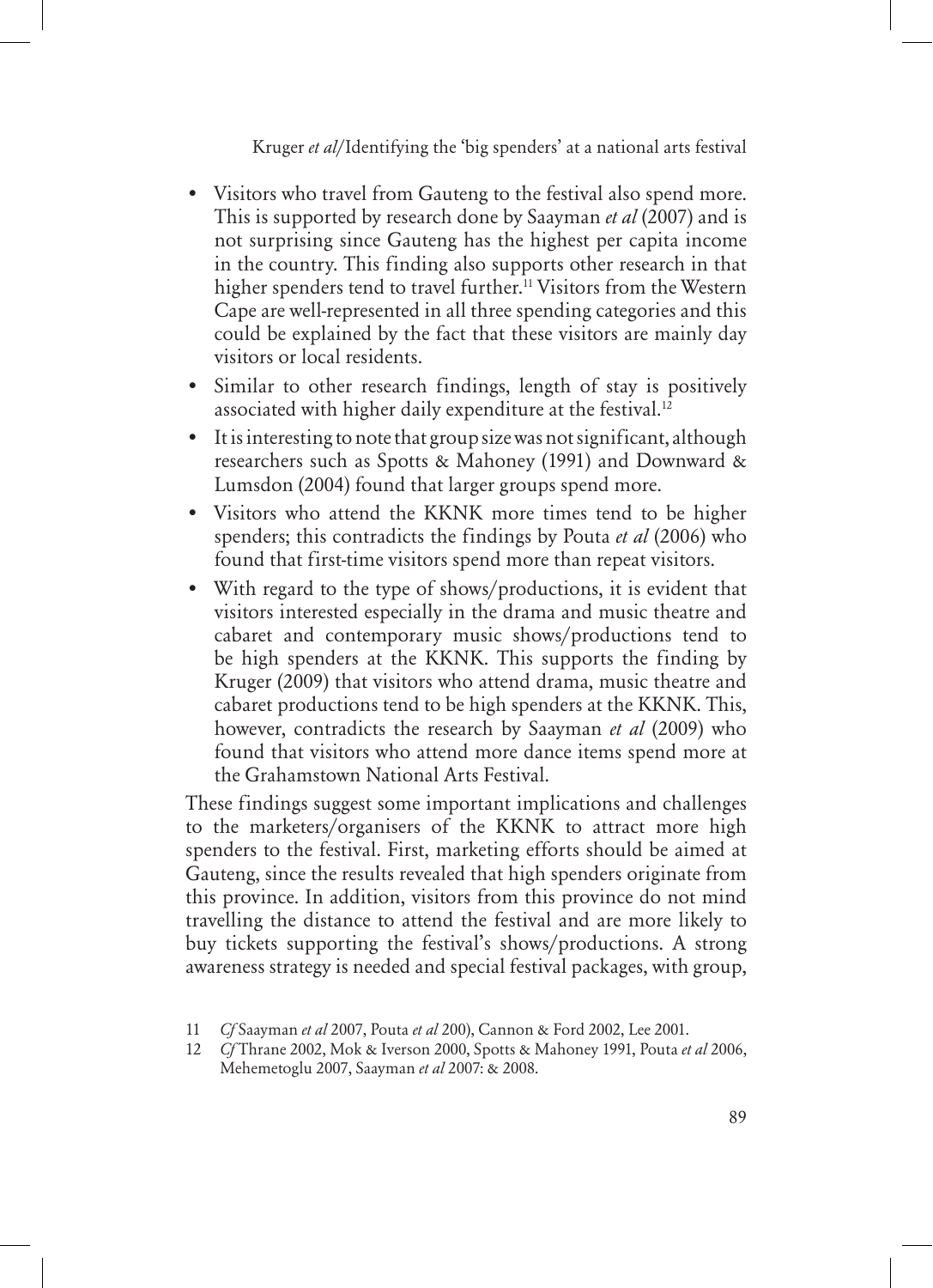ticket and accommodation discounts should be considered and target-marketed to encourage these visitors to attend the festival.

Secondly, the festival should implement efforts to increase visitor spending at the KKNK and, in particular, to encourage visitors to buy more tickets supporting the festival's shows/productions. These efforts should focus on product (festival) augmentation. The results indicated that people in the high expenditure segment at the festival tend to buy more tickets for all the types of shows/productions compared to those in the other spending segments. However, the significantly higher ratings by the high expenditure segment in the drama, music theatre and cabaret and contemporary music shows/productions suggest that target promotion should emphasise these types of shows/ productions at the festival. Since the medium expenditure segment also prefers these types of shows/productions, along with the classical music and choirs and visual art and exhibitions, these types of shows/ productions along with the artists involved should be marketed more intensively to persuade visitors to buy more tickets. Since all segments attend regularly, the festival organisers have the opportunity to promote the arts and a variety of productions across all three segments by means of different packages based on this importance. This could encourage low spenders to buy more tickets and thereby stay longer and spend more.

Thirdly, the high spenders should be encouraged to stay for the duration of the festival. Thus, the festival marketers/organisers need to entice visitors to stay longer through efficient promotions. Since the results indicated that the high spenders prefer to make use of paid accommodation, discounts for accommodation could be considered. Packages that include local attractions as well as discounts for ticket prices could also be effective ways to lead towards an increase in the length of stay as well as overall spending at the festival, which will ultimately result in a greater economic impact.

Lastly, the KKNK should position itself in the minds of the high-spending market based on the unique attributes of the festival. Emphasis should be placed on the quality productions and Afrikaans artists involved at the festival. This is especially important for the festival to differentiate itself from the other festivals to encourage higher spenders to attend the festival. Targeting the high spenders at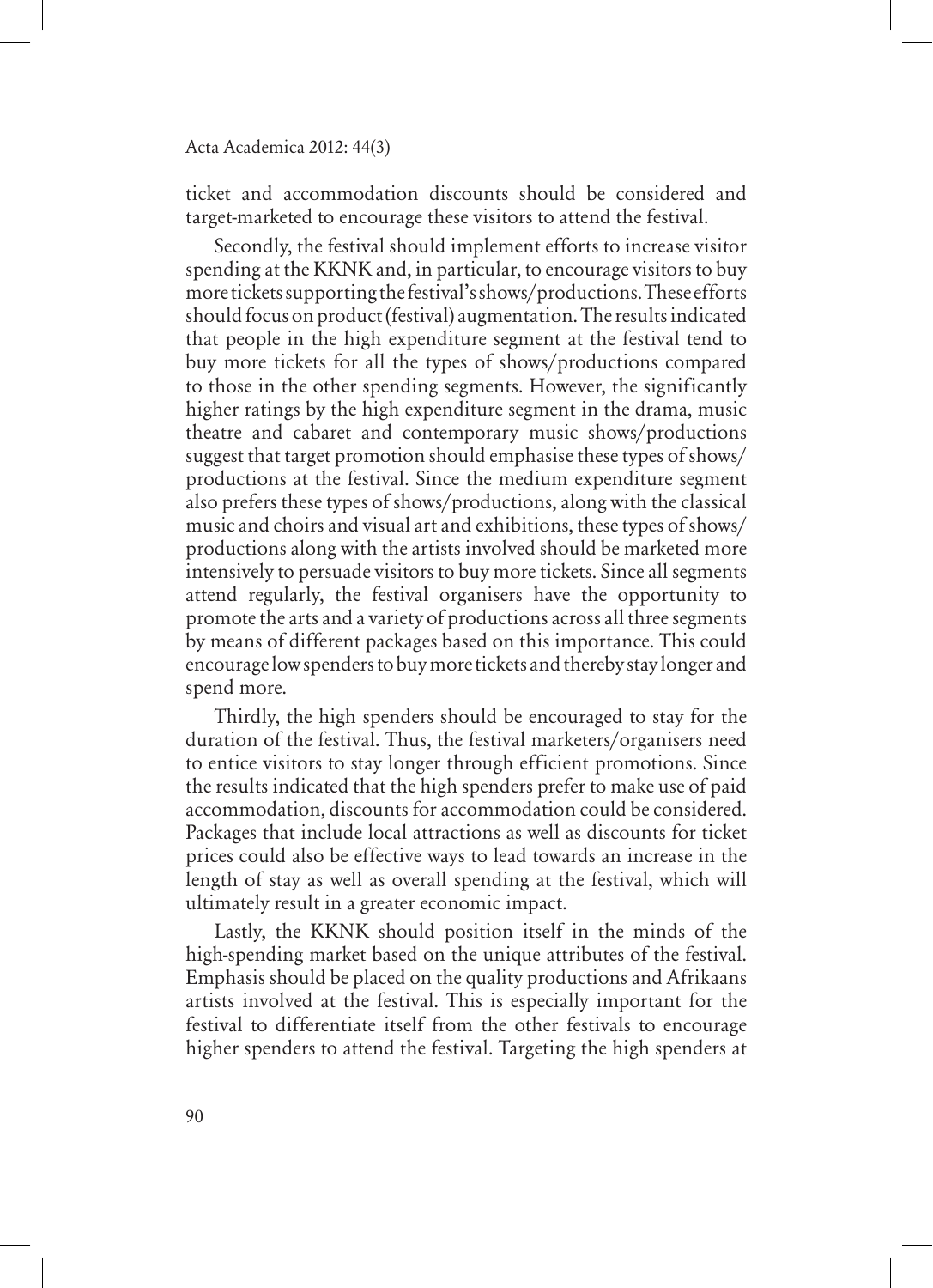the festival is thus viable not only from a marketing point of view, but also from an economic point of view, since this will assist in ensuring the future profitability and sustainability of the festival.

# 4. Conclusions and recommendations

This article aimed to apply market segmentation of visitors to the KKNK by means of expenditure-based segmentation. The results support the findings of previous research, yet contradict some of the findings discussed in the literature review. Results revealed that visitors who differ significantly in travel expenditure at the KKNK could be identified by certain determinants. The high spenders have significantly higher expenditure levels in most categories compared to the other two expenditure segments, and they were distinguishable by a number of unique characteristics. These characteristics were used to draw up a complete profile of the high spenders at the festival (*cf* Table 4). Knowledge of this profile can assist the festival marketers/ organisers in developing a customised festival programme aimed at the high spenders. This will increase ticket sales for the festival's shows/productions, leading to a competitive advantage and the sustainability of the festival. Results also provided insights into how the festival's appeal to high spenders could be maximised and how its existing market of high spenders could be encouraged to stay longer and return in the future.

It appears that expenditure-based segmentation is a viable way of segmenting the visitors to the KKNK. Further research is needed to determine the distinguishability of high spenders in terms of motivational factors underlying the festival visitors' preferences and their influence on spending at the KKNK; the generalisation of these research results to other arts festivals in South Africa, and the effectiveness of this segmentation approach compared to other methods. Many other issues could be investigated which might yield valuable marketing insights. One such topic might be the relationship of expenditure levels with marketing concepts of brand loyalty.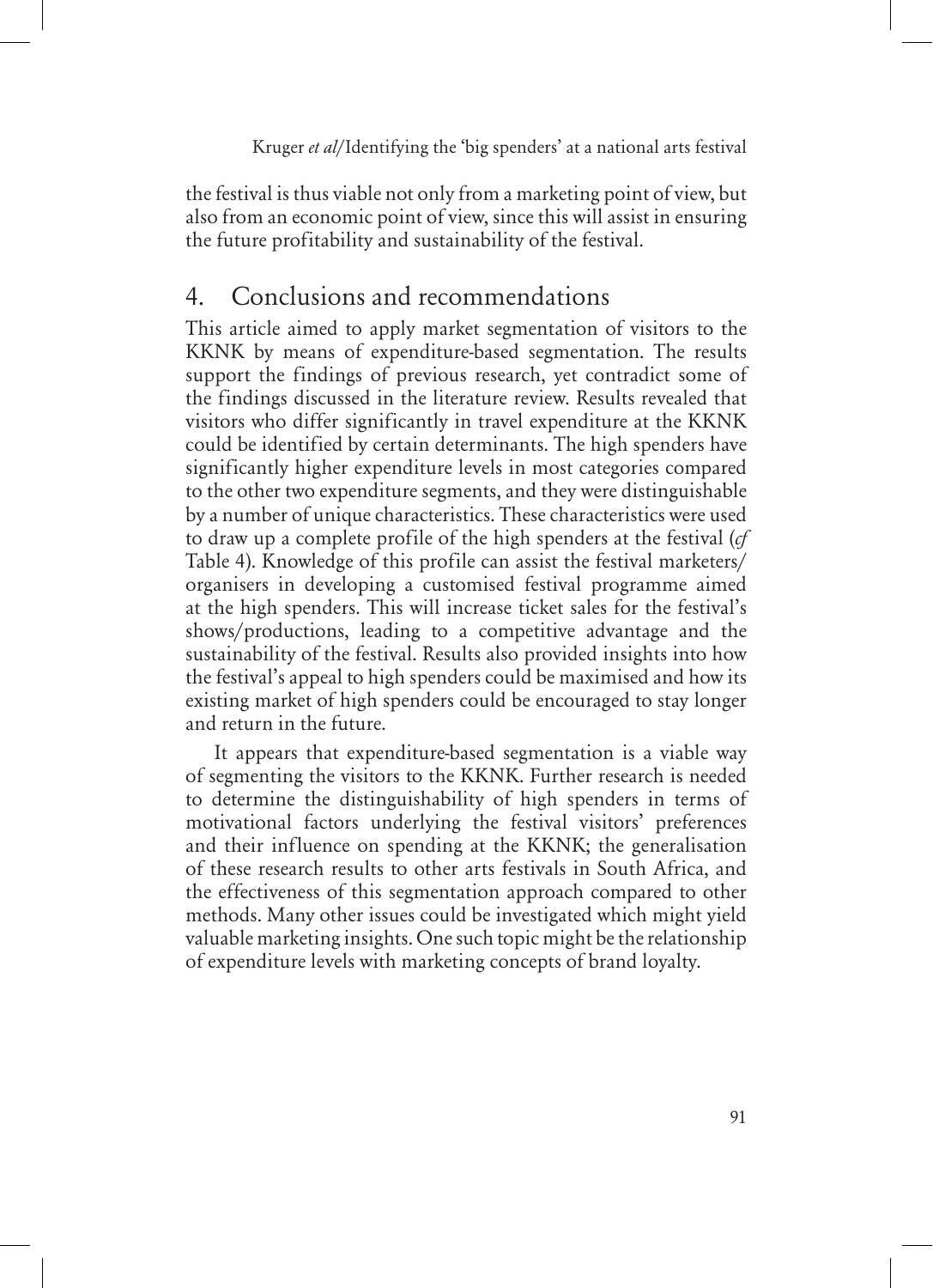# Bibliography

Andereck K L & L L Caldwell 1994. Variable selection in tourism market segmentation models. *Journal of Travel Research* 33(2): 40-6.

**ANON** 

2007. Klein Karoo National Arts Festival. <http://www. whatsonwhen.com/sisp/index. htm?fx=event-id=15672>

Armstrong G & P Kotler 2005. *Marketing: an introduction*. Upper Saddle, NJ: Prentice Hall.

Burke J & B Resnick 2000. *Marketing and selling the travel product*. 2nd ed. Albany, NY: Delmar Thompson Learning.

Cannon T F & J Ford 2002. Relationship of demographic and trip characteristics to visitor spending: an analysis of sport travel visitors across time. *Tourism Economics* 8(3): 263-71.

Cook V J & W A Mindak 1984. A search for constants: the 'heavy user' revisited! *The Journal of Consumer Marketing* 1(4): 79-81.

Craggs R. & P Schofield 2007. Expenditure segmentation and visitor profiling: regenerating the Quays in Salford. *Newcastle Business School Research Working Papers, Northumbria University* 1: 73-97.

Dibb S & L Simkin 2004. *Marketing briefs – a revision and study guide*. 2nd ed. Oxford: Butterworth-Heinemann.

1996. *The market segmentation workbook. Target marketing for marketing managers*. London: Routledge.

DOWNWARD P & L LUMSDON 2004. Tourism transport and visitor spending: a study in The North York Moors National Park, UK. *Journal of Travel Research* 42(4): 415-20.

Erasmus L J J, M Saayman,

A Saayman, M Kruger, P Viviers,

E Slabbert & S Oberholzer 2010. The socio-economic impact of visitors to the ABSA KKNK in Oudtshoorn 2010. Unpubl report, Potchefstroom.

#### FIELD A

2005. *Discovering statistics using SPSS*. 2nd ed. London: Sage.

GETZ<sub>D</sub> 1997. *Event management and event tourism*. New York: Cognizant Communication Corp.

Gokovali U, O Bahar & M Kozak 2007. Determinants of length of stay: a practical use of survival analysis. *Tourism Management* 28: 736-46.

Kastenholz E

2005. Analysing determinants of visitor spending for the rural tourist market in North Portugal. *Tourism Economics* 11(4): 555-69.

#### KITSHOFF H

2004. Klein Karoo Nasionale Kunstefees (KKNK) – Outshoorn, 3-11 April 2004. *South African Travel Journal* 18: 237-41.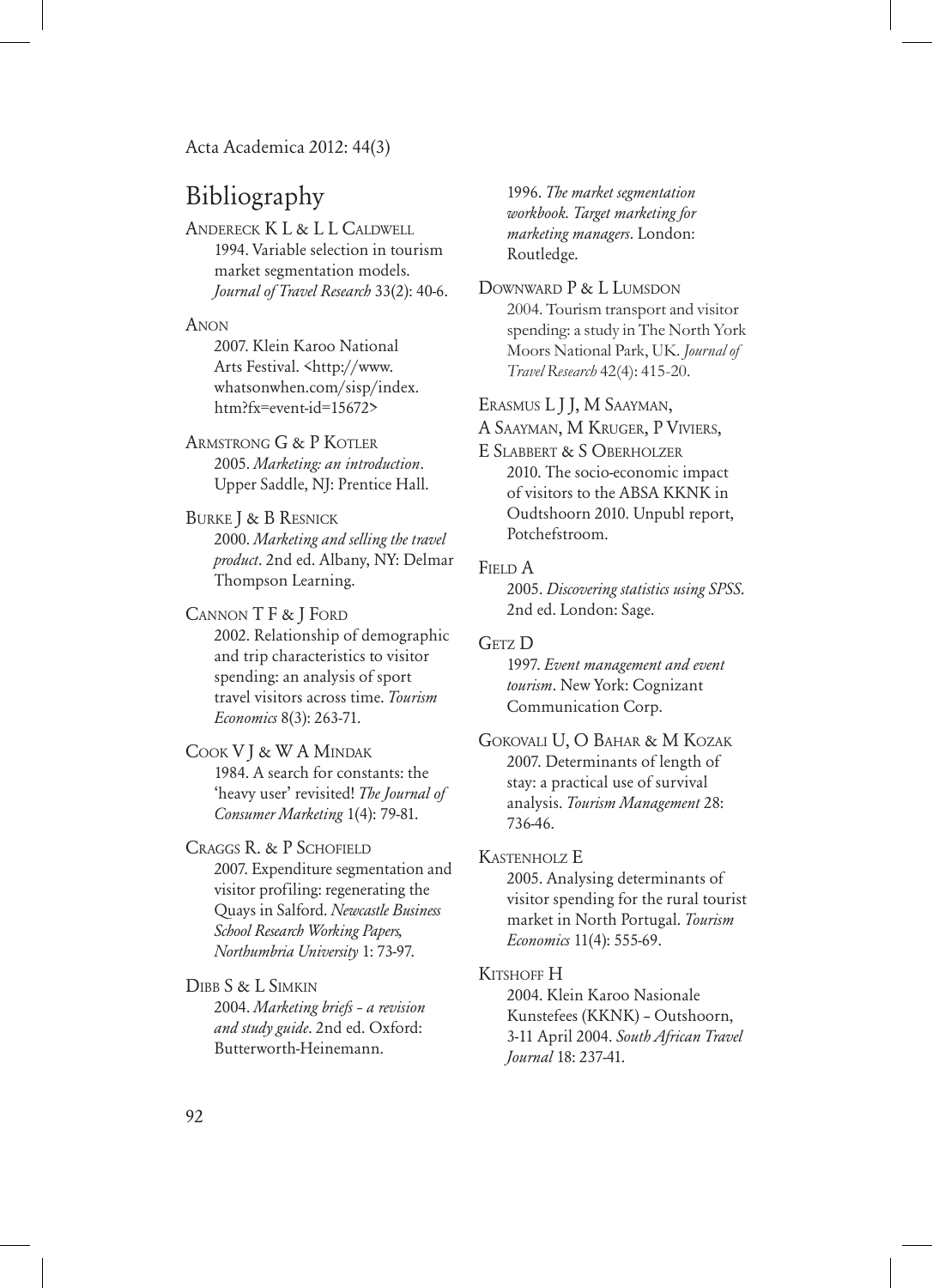#### Kruger M

2009. Spending behaviour of visitors to the Klein Karoo National Arts Festival. Unpubl MA dissertation in Tourism Management. Potchefstroom: North West University.

2010. A critical evaluation of market segmentation at national arts festivals in South Africa*.* Unpubl PhD in Tourism Management. Potchefstroom: North West University.

#### Lee H

2001. Determinants of recreational boater expenditures on trips. *Tourism Management* 22(6): 659-67.

Legohérel P

1998. Toward a market segmentation of the tourism trade: expenditure levels and consumer behaviour instability. *Journal of Travel and Tourism Marketing* 7(3): 19-39.

#### Le Grange R

2003. *The Klein Karoo National Arts Festival.* Pretoria: University of Pretoria.

MAK J, J MONCUR & D YONAMINE 1977. Determinants of visitor expenditures and visitor lengths of stay: a cross-section analysis of US visitors to Hawaii. *Journal of Travel Research* 15(3): 5-8.

Mehmetoglu M

2007. Nature-based tourists: the relationship between their trip expenditures and activities. *Journal of Sustainable Tourism* 15(2): 200-15. Mok C & T J Iverson

2000. Expenditure-based segmentation: Taiwanese tourists to Guam. *Tourism Management* 21: 299-305.

MUDAMBI R & T BAUM 1997. Strategic segmentation: an empirical analysis of tourist expenditure in Turkey. *Journal of Travel Research* 36(1): 29-34.

Oberholzer S, M Saayman & A Saayman

> 2011. The socio-economic impact of visitors to the ABSA KKNK in Oudtshoorn 2011. Unpubl report Potchefstroom.

#### PEREZ E A & J C SAMPOL

2000. Tourist expenditure for mass tourism markets. *Annals of Tourism Research* 27(3): 624-37.

PIZAM A & A REICHEL A 1979. Big spenders and little spenders in US tourism. *Journal of Travel Research* 18(1): 42-3.

Pouta E, M Neuvonen & T Sievänen

> 2006. Determinants of nature trip expenditures in Southern Finland – implications for nature tourism development. *Scandinavian Journal of Hospitality and Tourism* 6(2): 118-35.

Saayman A & M Saayman 2006. Socio-demographics and visiting patterns of arts festivals in South Africa. *Event Management* 9(4): 211-22.